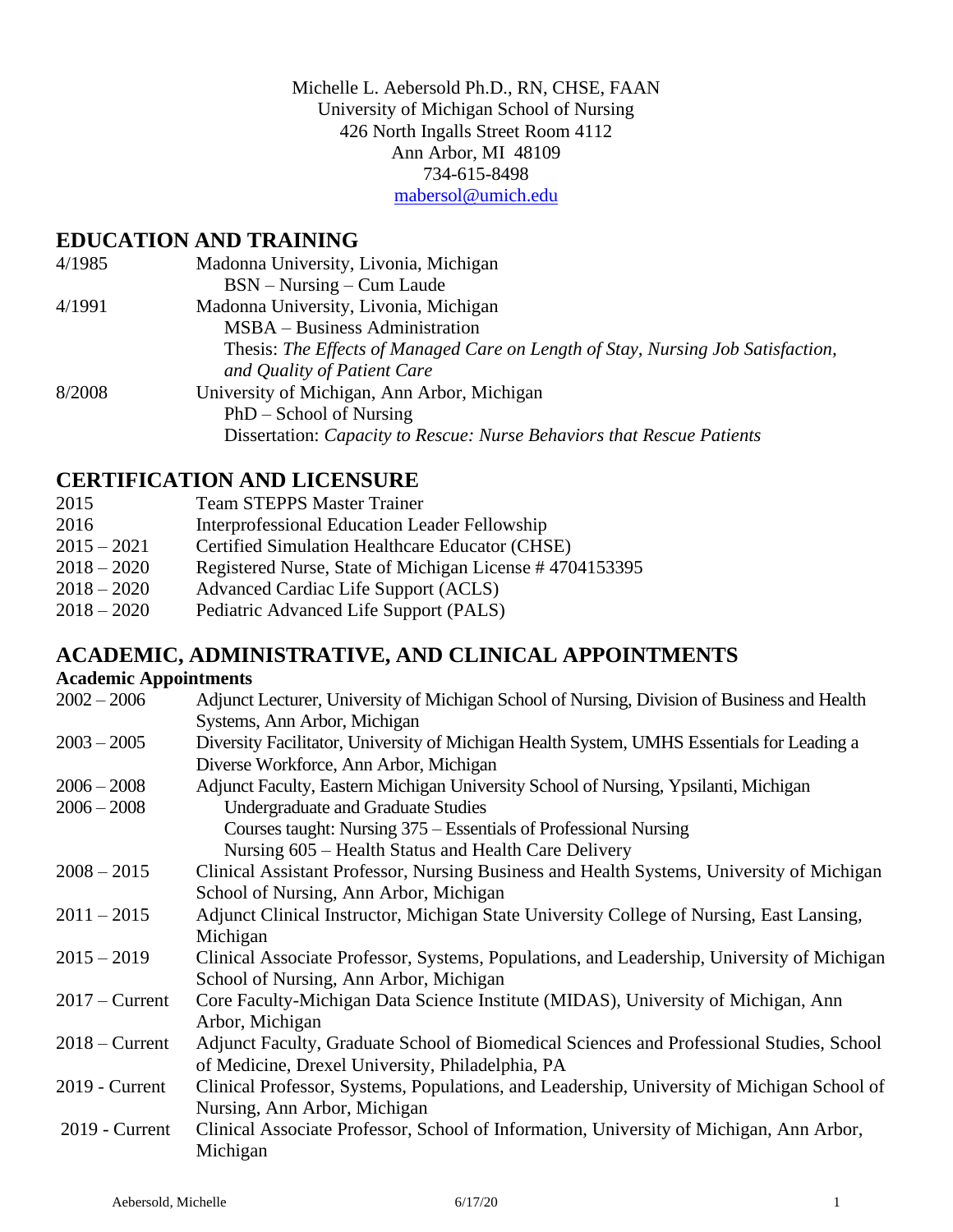# **Administrative Appointments**

| $2008 - 2016$ | Director Clinical Learning Center, University of Michigan School of Nursing, Ann Arbor,    |
|---------------|--------------------------------------------------------------------------------------------|
|               | Michigan                                                                                   |
| $2016 - 2018$ | Director of Simulation and Educational Innovation, Clinical Learning Center, University of |
|               | Michigan School of Nursing, Ann Arbor, Michigan                                            |
| $2018 - 2019$ | Faculty Lead Innovation, Research and Technology Development, Clinical Learning Center     |
|               | University of Michigan School of Nursing, Ann Arbor, Michigan                              |

# **Clinical Appointments**

| $1985 - 1988$ | Clinical Nurse I/II Critical Care Medicine Unit and Pediatrics Intensive Care Unit, University of |
|---------------|---------------------------------------------------------------------------------------------------|
|               | Michigan Health System, Ann Arbor, Michigan                                                       |
| $1988 - 1990$ | Clinical Nurse Supervisor, Neurosurgery/Neurology unit, University of Michigan Health System,     |
|               | Ann Arbor, Michigan                                                                               |
| $1990 - 1995$ | Head Nurse, Neurosurgery/Neurology unit, University of Michigan Health System, Ann Arbor,         |
|               | Michigan                                                                                          |
| $1995 - 2008$ | Clinical Nurse Manager, Neuroscience, University of Michigan Health System, Ann Arbor,            |
|               | Michigan                                                                                          |

# **GRANTS**

| $(PI - Loveland-Cherry, C.)$<br>Developing Clinical Judgment: Immersion vs Traditional<br>Instruction<br><b>Role: Team Member</b>                                                                                                                       | 2007<br>\$5,000          | 4 months  |
|---------------------------------------------------------------------------------------------------------------------------------------------------------------------------------------------------------------------------------------------------------|--------------------------|-----------|
| $(PI - Kalisch, B.)$<br>Blue Cross Blue Shield of Michigan<br>The Impact of Multitasking and Interruptions on Patient Safety.<br>Role: Co-I                                                                                                             | 2007-2008<br>\$62,000    | 12 months |
| $(PI - Aebersold, M.)$<br>University of Michigan School of Nursing, Dissertation Grant<br>Capacity of Rescue: Nurse Behaviors that Rescue Patients.                                                                                                     | 2007-2008<br>\$3,000     | 12 months |
| $(PI - Tschannen, D.)$<br>Center for Research on Learning and Teaching Faculty<br>Development Fund, University of Michigan<br>Increasing Clinical Competencies for Nursing Students using Simulated Virtual Experiences in<br>Second Life<br>Role: Co-I | 2009-2010<br>\$10,000    | 12 months |
| $(PI-Hagger, B.)$<br>Center for Research on Learning & Teaching, Gilbert Whitaker<br>Fund for the Improvement of Teaching, University of Michigan<br>Redesigning Clinical Skill Training through Technology<br>Role: Co-I                               | 2009-2011<br>\$9,000     | 24 months |
| $(PI - Tschannen, D.)$<br>Center for Research on Learning & Teaching, Teaching with<br>Technology Grant, University of Michigan                                                                                                                         | $2010 - 2011$<br>\$2,500 | 12 months |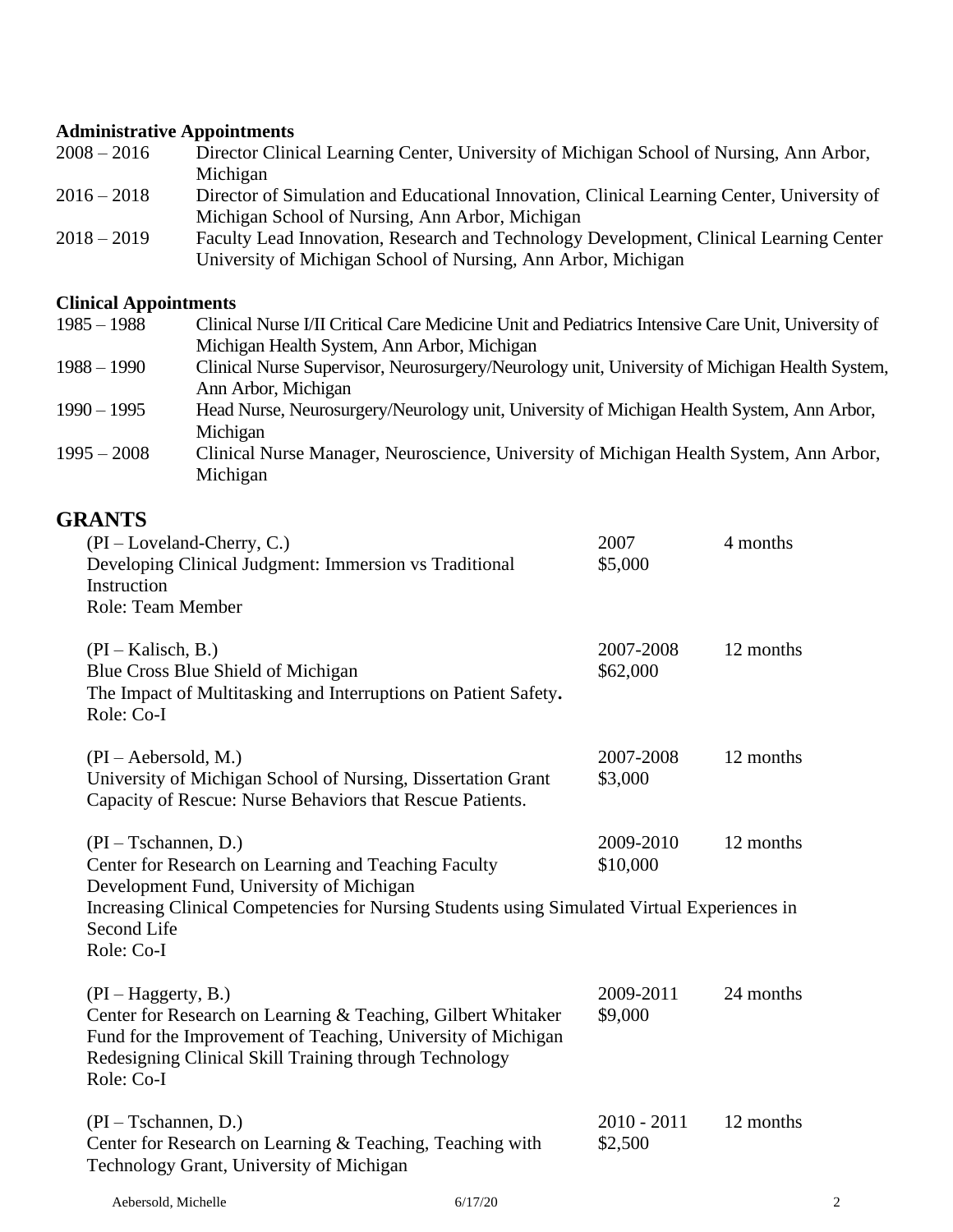| Increasing Student Engagement through the Use of a Virtual Classroom<br>Role: Co-I                                                                                                                               |                            |           |
|------------------------------------------------------------------------------------------------------------------------------------------------------------------------------------------------------------------|----------------------------|-----------|
| (PI - Eckstein)<br>Fostering Innovation Grant University of Michigan Health<br>System<br>Virtual Education - The Future<br>Role: Co-PI                                                                           | $2010 - 2013$<br>\$16,000  | 24 months |
| $(PI - Aebersold, M.)$<br>Fostering Innovation Grant, University of Michigan Health<br>System<br>Pillowtalk: Falls Prevention                                                                                    | 2012-2013<br>\$2,500       | 12 months |
| $(PI - Aebersold, M.)$<br>Center for Research on Learning & Teaching, Gilbert Whitaker<br>Fund for the Improvement of Teaching, University of Michigan<br>Redesigning Clinical Skill Training through Technology | 2012-2013<br>\$15,000      | 12 months |
| $(PI - Villarruel, A.)$<br>Undergraduate International Studies and Foreign Language<br>Program (UISFL)<br>Global Health Competency for Nurses through Undergraduate Language Learning<br>Role: Co-I              | $2012 - 2014$<br>\$164,159 | 24 months |
| NIH R21MH095723<br>(PI – Aebersold, M and Villarruel, A)<br>Using new technologies to develop facilitator capacity for HIV prevention                                                                            | 2012-2014<br>\$427,625     | 15 months |
| $(PI - Aebersold, M.)$<br>Center for Research on Learning and Teaching, Investigating<br>Student Learning Grant, University of Michigan<br>Using Blogger to Improve Student Engagement and Learning              | 2013-2014<br>\$3,000       | 12 Months |
| (PI-Aebersold)<br><b>UMSN Ada Sue Hinshaw Fund</b><br>Closing the loop: New Data Tools for Measuring Change in the Quality for Nursing Education<br>and the Value of New Approaches to Instruction               | 2016-2017<br>\$12,000      | 12 Months |
| (Co-PIs Aebersold and Voepel-Lewis)<br><b>SBIR-Phase I Archie MD</b><br>Interactive Anatomy-Augmented Virtual Simulation Training                                                                                | 2017<br>\$20,000           | 6 Months  |
| NIH R25CA214227 (PI-Friese, C. and Co-I Aebersold)<br><b>National Cancer Institute</b><br>A Multi-Modal Interprofessional Training to Improve Chemotherapy Safety                                                | 2017-2022<br>\$1,100,000   | 60 Months |
| (Co-PIs Aebersold and Mahajant)<br>$G$ ift – funding plus equipment                                                                                                                                              | 2017-2018                  | 12 Months |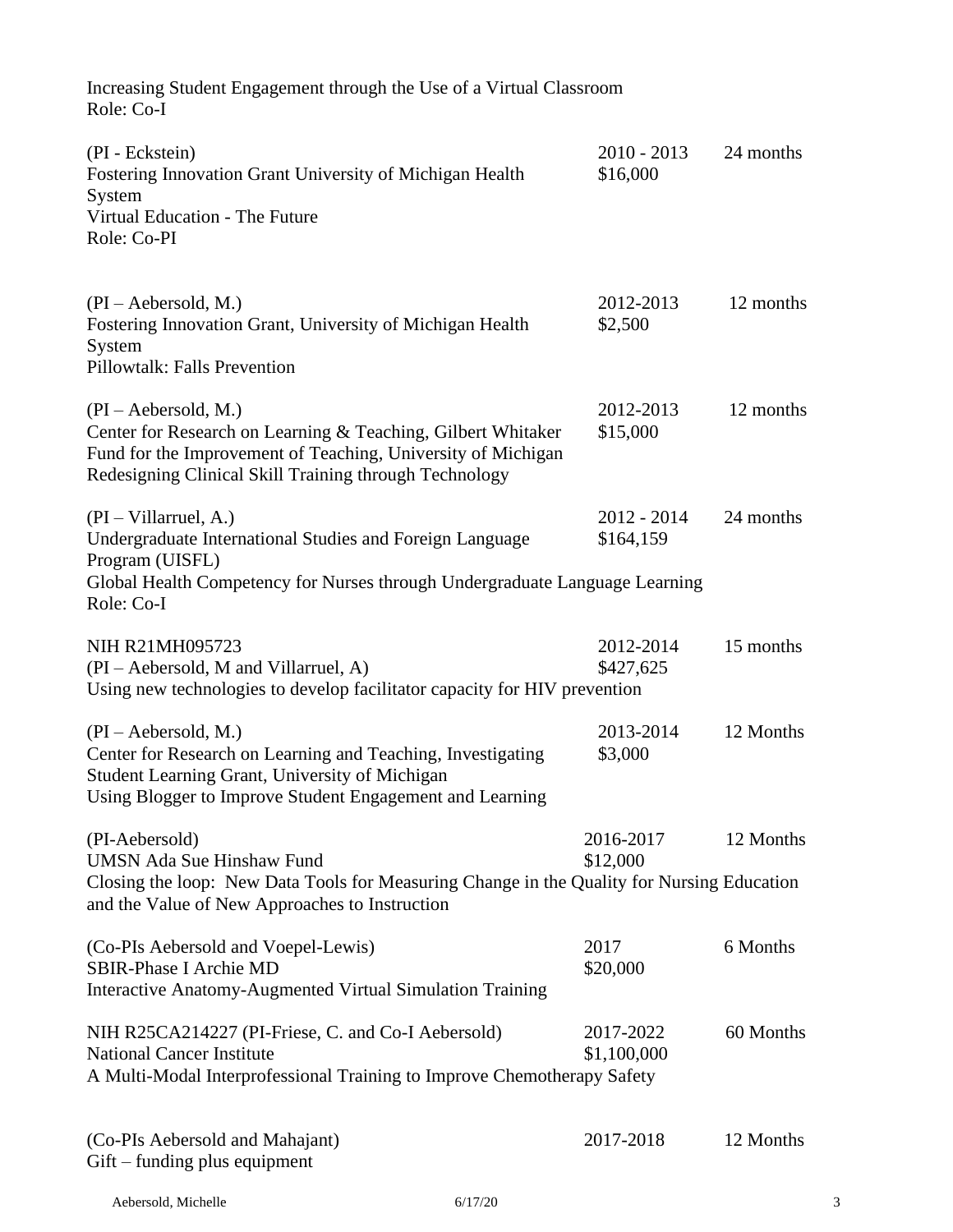|                        | Virtual Reality-Based Team Training to Improve Patient Outcomes<br>in Pediatric Cardiac Arrest                                                                                                                       |                           |                              |
|------------------------|----------------------------------------------------------------------------------------------------------------------------------------------------------------------------------------------------------------------|---------------------------|------------------------------|
| $Co-I$                 | (PI - Zitzelsberger)<br>University of Ontario Institute of Technology and Durham<br>College Innovative Initiatives Fund (IFF)<br>Interprofessional healthcare simulated learning                                     | 1/2017-2/2019<br>\$10,932 | 24 months                    |
| $Co-I$                 | (PI - Zitzelsberger)<br>University of Ontario Institute of Technology eCampus<br>Simulated experential learning for interprofessional healthcare practice                                                            | 1/2017-2/2019<br>\$17,183 | 24 months                    |
| $Co-PI$                | (Co-PIs Nebling, Aebersold, Happ)<br>University of Michigan M-Cubed<br><b>Augmented Reality Crisis Simulation and Triage</b>                                                                                         | 1/2019-2/2020<br>\$15,000 | 18 months                    |
|                        |                                                                                                                                                                                                                      | $7/1/19 - 6/30/20$        | 12 months                    |
| $Co-I$<br>PI-Aebersold | Determine the effect of traditional medical simulation training on cardiac arrest outcomes and clinical<br>(process) measures in patients with in-hospital cardiac arrest                                            |                           | 10/1/2019-9/302020 12 months |
| PI                     | Michigan Department of Health and Human Services<br><b>APRN Academic Community Partnership</b>                                                                                                                       | \$72,000                  |                              |
| PI-Aebersold           |                                                                                                                                                                                                                      | 4/1/2020-3/31/2021        |                              |
| Treatment              | <b>Academic Innovation XR Initiative</b><br>Getting Under the Skin: A Virtual Reality Experience to Improve the Safety of Chemotherapy                                                                               |                           |                              |
|                        | <b>HONORS AND AWARDS</b>                                                                                                                                                                                             |                           |                              |
| 1995<br>1996           | Nursing Executive Council Outstanding Contribution to Nursing Services Award<br>Certification of Appreciation from the Council for Disability Concerns, for work in<br>accommodated placement for work-injured staff |                           |                              |
| 2001                   | UMHS Safety and Health Role Model Individual Award                                                                                                                                                                   |                           |                              |
| 2002<br>2014           | UMHS Safety and Health Team Award for the Return to Work Program                                                                                                                                                     |                           |                              |
| 2014                   | Certificate of Excellence in Reviewing-Clinical Simulation in Nursing<br>Sloan-C Conference Best-in-Track Award                                                                                                      |                           |                              |
| 2015                   | Fellow, American Academy of Nursing                                                                                                                                                                                  |                           |                              |
| 2016                   | Midwest Nursing Research Society Systems Research Interest Group Excellence in Research                                                                                                                              |                           |                              |
|                        | Award                                                                                                                                                                                                                |                           |                              |

- 2017 Interprofessional Leadership Fellow, University of Michigan
- 2017 Graduate-Michigan Medicine Leadership Academy
- 2019 Excellence in Research: Advancing Research in the Field of Nursing Simulation & Clinical Laboratories-International Association of Clinical Simulation and Nursing (INACSL)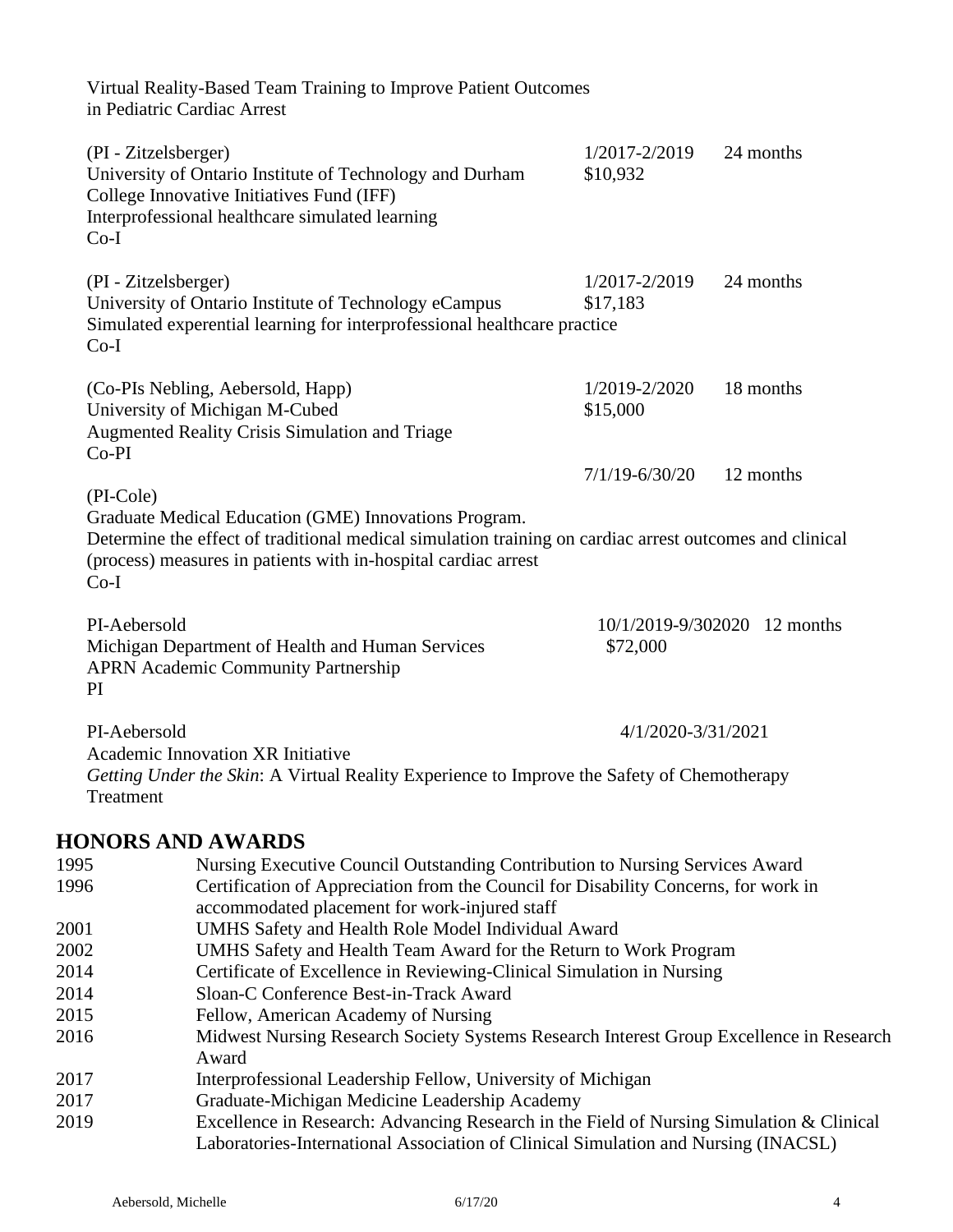2020 SSH Presidential Citation – Knowledge Map Task Force-Development of an Interactive Research Map

## **MEMBERSHIPS IN PROFESSIONAL SOCIETIES**

| $1993 - 2008$    | <b>American Association of Neuroscience Nurses</b>                     |
|------------------|------------------------------------------------------------------------|
| $2004 - 2009$    | American Association of Critical Care Nurses                           |
| $2005 - 2010$    | Academy of Management                                                  |
| $2006$ – Present | Society for Simulation in Healthcare                                   |
| $2007 - 2013$    | <b>Midwest Nursing Research Society</b>                                |
| $2010$ – Present | International Nursing Association for Clinical Simulation and Learning |
| $2011 - 2012$    | Michigan Organization of Nurse Executives                              |
| $2015$ – Present | <b>American Nurses Association</b>                                     |
| $2015$ – Present | Delta Mu Delta                                                         |
| $2015$ – Present | Sigma Theta Tau International Rho Chapter                              |
| $2015 - 2016$    | Sloan-C Consortium                                                     |
| $2017 - 2018$    | <b>American Association of Critical Care Nurses</b>                    |
| $2019$ – Present | <b>National Nurses in Business Association</b>                         |
| $2019$ – Present | <b>International Pediatric Simulation Society</b>                      |

## **EDITORIAL POSITIONS, BOARDS, AND PEER-REVIEW SERVICE**

#### **Editorial Positions**

| $2016 - 2018$    | Nursing Research and Practice, Editorial Board Member |
|------------------|-------------------------------------------------------|
| $2016$ – Present | Clinical Simulation in Nursing, Assistant Editor      |

#### **Peer Reviews**

| Journal of Neuroscience Nursing                       |
|-------------------------------------------------------|
| Advances in Nursing Science                           |
| Clinical Simulation in Nursing                        |
| International Journal of Therapy and Rehabilitation   |
| Journal of Patient Safety                             |
| Western Journal of Nursing                            |
| <b>Critical Care Nurse</b>                            |
| Computers and Education                               |
| <b>IMSH Conference Professor Rounds</b>               |
| Simulation in Healthcare                              |
| <b>BMC Health Services Research</b>                   |
| Journal of Medical Internet (JMIR) Research Protocols |
|                                                       |

#### **Standard Reviews**

| 2011 | International Nursing Association for Clinical Simulation and Learning (INACSL)      |
|------|--------------------------------------------------------------------------------------|
|      | <b>Simulation Standards of Best Practice Reviewer</b>                                |
| 2016 | International Nursing Association for Clinical Simulation and Learning (INACSL)      |
|      | Simulation Standards of Best Practice Reviewer, 2016 (Standards author and reviewer) |

#### **Grant Reviews**

| 2014 | American Institute of Biological Sciences                                                                             |
|------|-----------------------------------------------------------------------------------------------------------------------|
| 2015 | <b>AHRQ-HSQR Study Section-Ad Hoc Reviewer</b>                                                                        |
| 2015 | Defense Medical Research & Development Program of the Joint Program Committee-1<br>(Department of Defense Contractor) |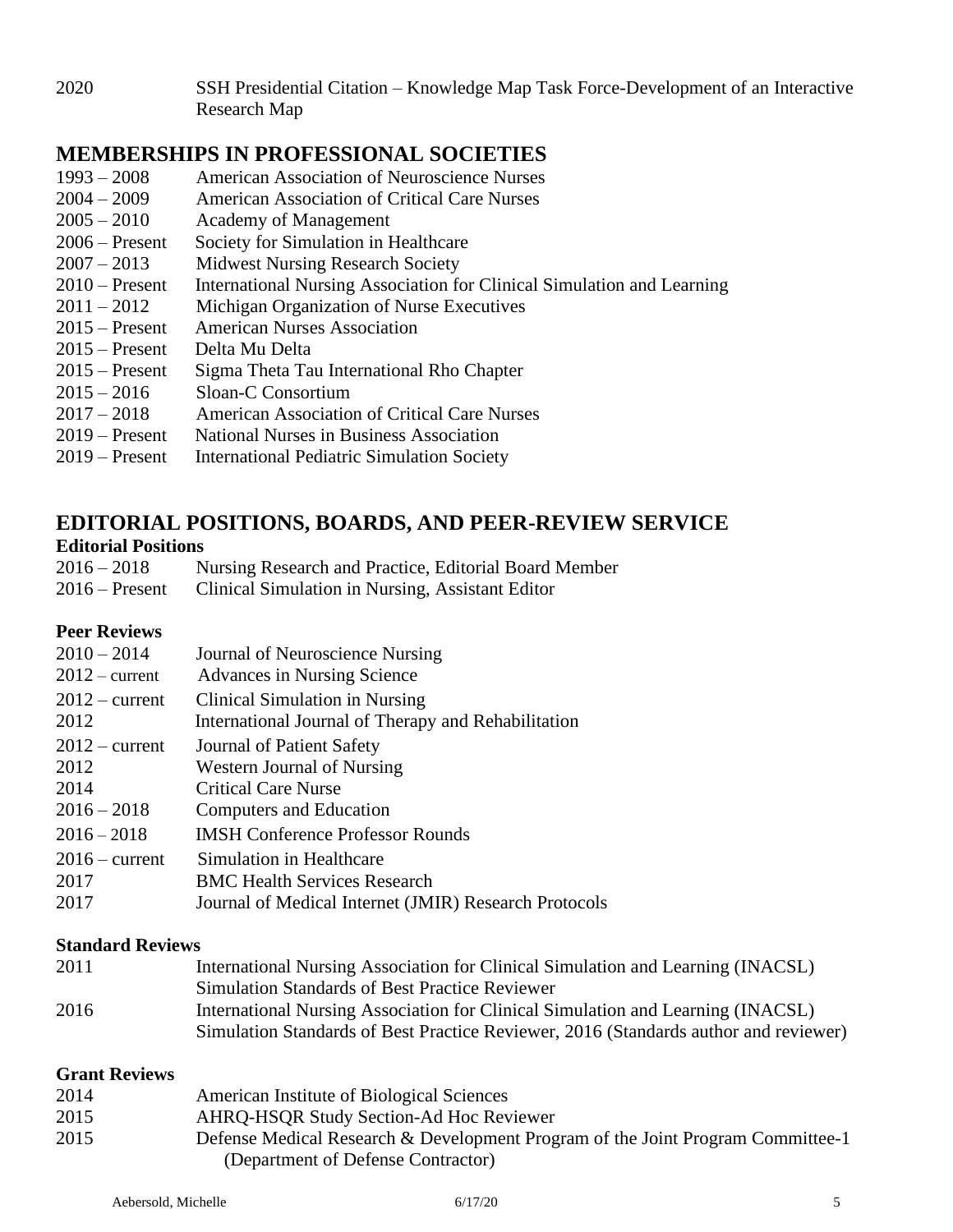| 2015       | University of Michigan Center for Research on Teaching and Learning Investigating Student<br>Learning (ISL) Grants, 2015                    |
|------------|---------------------------------------------------------------------------------------------------------------------------------------------|
| 2015, 2016 | Society for Simulation in Healthcare Novice Research Grant                                                                                  |
| 2016       | Defense Medical Research & Development Program of the Joint Program Committee-1<br>(Department of Defense Contractor)                       |
| 2016       | Defense Medical Research & Development Program of the Joint Program Committee-1<br>(Department of Defense Contractor)                       |
| 2017       | Defense Medical Research & Development Program of the Joint Program Committee-1<br>(Department of Defense Contractor)                       |
| 2018       | Department of Defense Congressionally Directed Research Programs (CDMRP)<br>Spinal Cord Injury Panel                                        |
| 2018       | Defense Medical Research & Development Program of the Joint Program Committee-1<br>(Department of Defense Contractor)-Panel Chair           |
| 2019       | Defense Medical Research & Development Program of the Joint Program Committee-1<br>(Department of Defense Contractor) On-line Review        |
| 2020       | Defense Medical Research & Development Program of the Joint Program Committee-1<br>(Department of Defense Contractor) Teleconference Review |

# **TEACHING**

#### **Courses**

#### *Undergraduate*

Leadership and Management, Enhancing Clinical Competence

*Masters (Systems, Population, Leadership)*

Effective Resource and Operations, Foundations of Quality Science and Analytics, Quality and Operations, Nursing Internship, Teaching Strategies, Foundations in Leadership, Patient Safety

*Doctoral Program*

Leadership in Complex Systems, Quality and Safety, DNP Scholarly Advisor

# **COMMITTEE, ORGANIZATIONAL, AND VOLUNTEER SERVICE**

#### *School of Nursing* 2006 – 2008 PhD Steering Committee - University of Michigan School of Nursing (UMSN). 2008 – 2009 Simulation Task Force Planning Committee- University of Michigan School of Nursing (Chair 2009) 2009 – 2010 Immersion Task Force-UMSN 2009 – 2012 Clinical Initiative for Excellence in Clinical Practice, Education and Scholarship 2010 – 2011 UMSN Think Tank (Chair) 2010 – 2011 Search Committee-Associate Dean of Academic Affairs and Director of DNP-UMSN 2011 – 2015 Kingsley Building Committee 2010 – 2014 Committee of Academic Admissions and Scholastic Standing UMSN 2012 Rackham Barbour Scholarship Reviews 2012 Planning committee for the Michigan Symposium on Effectiveness and Implementation Research: Strengthening the Science 2014 – 2015 Second Career to DNP Committee 2014 – 2015 Teaching and Learning Task Force 2017 Systems, Populations, Leadership Department Faculty Search Committee (Chair) 2017 – Department Chair Advisory committee 2017 – 2018 Clinical Learning Center Advisory Committee-Chair 2017 – 2018 Undergraduate Curriculum Committee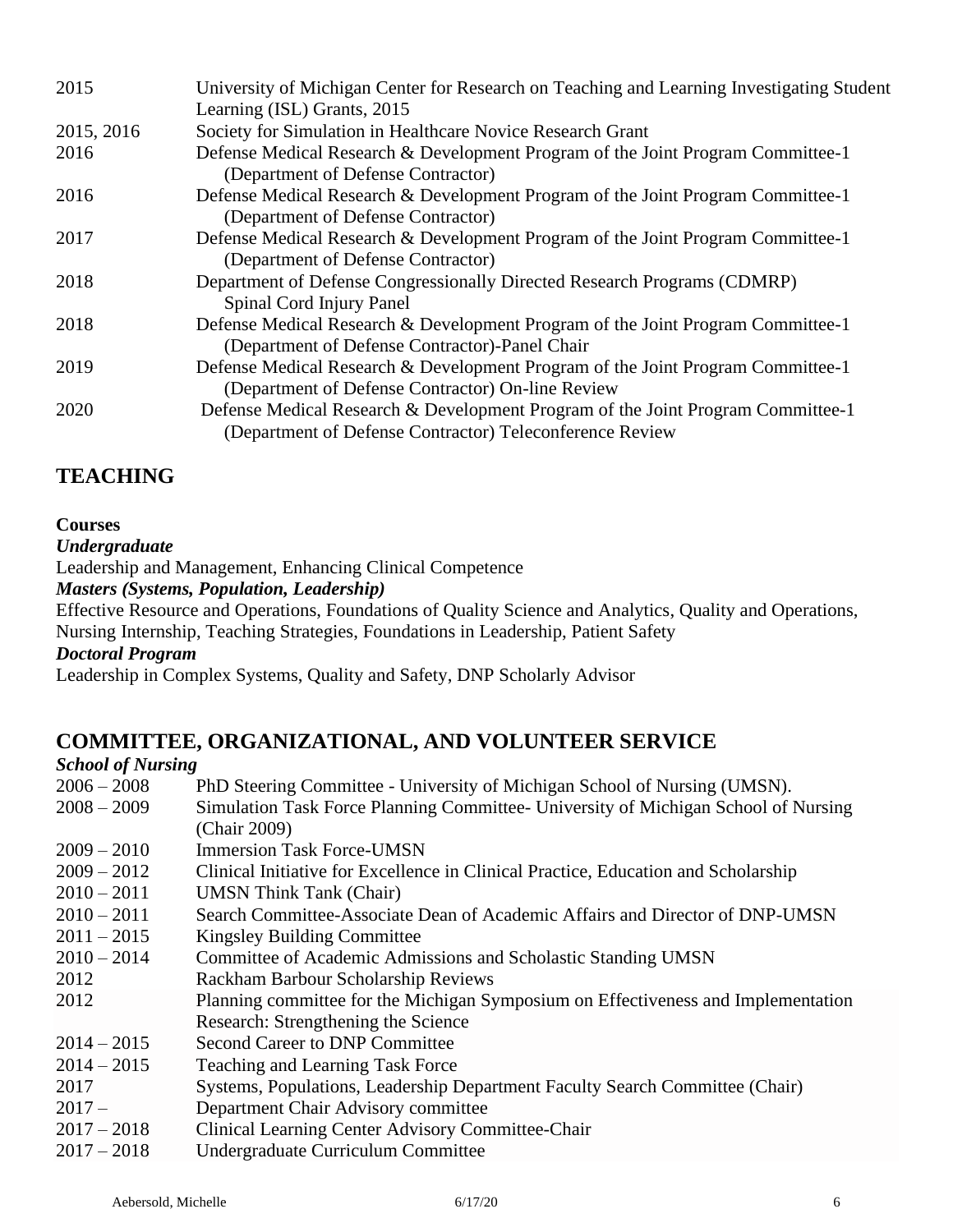| $2018 - 2019$ | Systems, Populations, Leadership Masters' Curriculum Development Committee    |
|---------------|-------------------------------------------------------------------------------|
| $2019 - 2020$ | Systems, Populations, Leadership Masters' Curriculum Implementation Committee |
| $2019 - 2020$ | Nursing Executive Faculty Academy                                             |

# *University of Michigan Health System* **(UMHS)**

| $2010 - 2011$ | <b>UMHS Clinical Simulation Center Review</b>                                    |
|---------------|----------------------------------------------------------------------------------|
| 2011          | <b>UMHS</b> Strategic Plan for Learning Management Systems                       |
| 2011          | <b>UMHS</b> Teamwork and Communication Multidisciplinary Committee               |
| $2010 - 2014$ | <b>UMHS</b> Steering Committee Enterprise Wide Learning Architecture Development |
| $2012 - 2017$ | Nursing Quality Excellence Committee – Nursing Governance Committee at UMHS      |

### *University of Michigan*

| $2006 - 2007$ | Integrated Disability Management – University of Michigan                          |
|---------------|------------------------------------------------------------------------------------|
| $2008 - 2010$ | Integrated Disability Management Steering Committee – University of Michigan       |
| $2010 - 2011$ | Teaching and Learning Advisory Group University of Michigan: Teaching and Learning |
|               | Domain of the Information Technology Council                                       |
| $2011 - 2012$ | <b>UM Google Faculty Learning Community</b>                                        |
| 2012          | Provost's Seminar on Teaching Planning Committee                                   |
| $2016 - 2018$ | Interprofessional Assessment Committee-Co Chair                                    |
| $2016 - 2017$ | Digital Advisory Group                                                             |
| $2016 - 2017$ | Augmented Reality/Virtual Reality Faculty Interest Group                           |
| $2017-$       | <b>Augmented Reality/Virtual Reality Steering Committee</b>                        |
| $2019 -$      | <b>IPE Faculty Development Committee</b>                                           |
|               |                                                                                    |

### *Professional*

| $2006 - 2008$    | Rho Chapter Sigma Theta Tau International – Governance Committee                                                   |
|------------------|--------------------------------------------------------------------------------------------------------------------|
| $2010 - 2015$    | National Nursing Practice Network-Co-Chair Education and Networking Group                                          |
| $2011 - 2011$    | International Nursing Association for Clinical Simulation and Learning (INACSL)                                    |
|                  | Co-Chair of Simulation Technology Development Committee                                                            |
| $2011 - 2012$    | International Nursing Association for Clinical Simulation and Learning (INACSL)                                    |
|                  | Member of the Membership Committee                                                                                 |
| $2011 - 2013$    | International Nursing Association for Clinical Simulation and Learning (INACSL)<br>Member of the Program Committee |
| $2012 - 2013$    | International Nursing Association for Clinical Simulation and Learning (INACSL)                                    |
|                  | Editor of newsletter                                                                                               |
| $2013 - 2014$    | International Nursing Association for Clinical Simulation and Learning (INACSL)                                    |
|                  | Board of Directors Bylaws Chair                                                                                    |
| 2014-            | Society for Simulation in Healthcare (SSIH)                                                                        |
|                  | Vice-Chair Society for Simulation in Health Care's IMSH Curriculum Development                                     |
|                  | Committee                                                                                                          |
| $2014 - 2015$    | International Nursing Association for Clinical Simulation and Learning (INACSL)                                    |
|                  | Chair of the Quality Improvement Simulation Standards Sub Committee                                                |
| $2015 - 2016$    | International Nursing Association for Clinical Simulation and Learning (INACSL)                                    |
|                  | <b>Member Standards Committee</b>                                                                                  |
| $2015 - 2018$    | Member Society for Simulation in Healthcare (SSIH) Research Committee                                              |
| 2016             | <b>Chair-Technology Track Poster Reviews</b>                                                                       |
| $2015 - 2017$    | Member Society for Simulation in Healthcare (SSIH) Education Committee                                             |
| 2017             | <b>Chair-Technology Track Poster Reviews</b>                                                                       |
| $2016$ – Current | Vice President Operations International Nursing Association for Clinical Simulation and                            |
|                  | Learning (INACSL)                                                                                                  |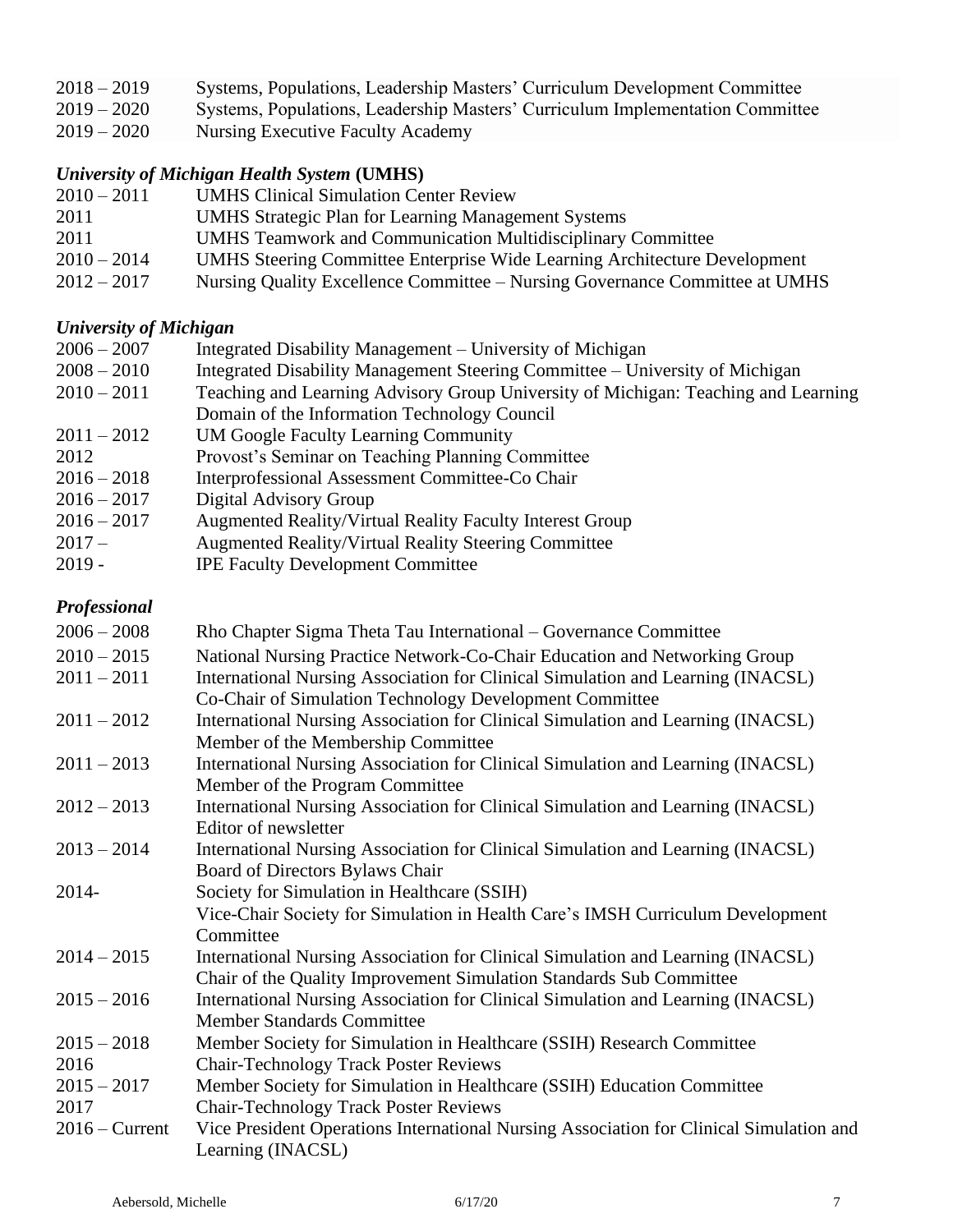- 2019 Current International Pediatric Simulation Society (IPSS) Finance Committee
- 2019 Current Nursing Board CRNA Evaluation and Research Advisory Committee<br>2019 Current Nursing Board CRNA Simulation-Based CPC Assessment Committee
- 2019 Current Nursing Board CRNA Simulation-Based CPC Assessment Committee<br>2018 Current SSH Knowledge Map Committee
- SSH Knowledge Map Committee
- 2020 Current Chair-SSH Technology Committee

### **CONSULTING POSITIONS**

| Collaborate with major publishers of educational resources, design and train educators in use                                       |
|-------------------------------------------------------------------------------------------------------------------------------------|
| of selected virtual learning products for health professionals (e.g., The Neighborhood, an on-                                      |
| line virtual community; and virtual simulations). Review textbooks, write test bank                                                 |
| questions, design case studies, provide curriculum mapping to various educational products.                                         |
| Consult with Schools and Universities on simulation programs and simulation centers.                                                |
| SimTabs LLC Advisory Board                                                                                                          |
| Colorado University-Consultation with School of Nursing simulation program                                                          |
| Chattanooga State Community College – consultation with nursing simulation program and<br>conducted a workshop on test item writing |
| University of Illinois/Chicago – consultation with school of nursing on simulation space<br>renovations                             |
| <b>INACSL Simulation Fellowship Facilitator</b>                                                                                     |
| CGFNS-technology advisor, simulation and virtual reality                                                                            |
|                                                                                                                                     |

## **SEMINARS AND INVITED PRESENTATIONS**

#### **Invited Presentations**

| 3/2003  | Aebersold, M. King, L. and Mitchell, "A SWAT Panel." Paper presented at the Annual                |
|---------|---------------------------------------------------------------------------------------------------|
|         | Emergency and Critical Care Conference, Ann Arbor, Michigan.                                      |
| 3/2009  | Aebersold, M. "Use of Simulation in Education." Paper presented at the Eleventh Annual            |
|         | Conference on Evidence-Based Practice: Creating and Sustaining Best Practice, Ann Arbor,          |
|         | Michigan.                                                                                         |
| 3/2010  | Aebersold, M. "Virtual World Education for Healthcare Communication, Part II." Panel              |
|         | member at the Virtual Worlds Best Practices in Education, in Second Life. (Virtual)               |
| 5/2010  | <b>Aebersold, M.</b> "Simulation: Keeping it Real." Paper presented at the University of Michigan |
|         | Health System Educators Series, Ann Arbor, Michigan.                                              |
| 10/2010 | Fischer, K., Strodtman, L. and Aebersold, M. "Simulation: Engaging Emotions." Panel               |
|         | presentation at the University of Michigan Health System Educators Series, Ann Arbor,             |
|         | Michigan.                                                                                         |
| 5/2011  | Aebersold, M. "Simulation Learning." Paper presented at Making it Happen: Achieving               |
|         | Measurable Results through Education, Ann Arbor, Michigan.                                        |
| 3/2012  | Aebersold, M. "Innovative and Technological Strategies to Teach EBP." Paper presented at          |
|         | the 14th Annual Evidence-Based Practice Conference, Ann Arbor, Michigan.                          |
| 5/2012  | Aebersold, M., Tschannen, D. and Kocan, M. J. "Using Simulation in Stroke Unit                    |
|         | Education." Paper presented at the Advances in Rehabilitation Nursing Conference, Ann             |
|         | Arbor, Michigan.                                                                                  |
| 5/2012  | Lavaque, M., Fishman, B. and Aebersold, M. "Increasing Motivation and Learning by                 |
|         | Gamifying Teaching." Panel presented at the Center for Research on Learning and Teaching          |
|         | Enriching Scholarship, Ann Arbor, Michigan.                                                       |
| 7/2012  | <b>Aebersold, M.</b> and Eckstein, B. "Using a Virtual Hospital and Simulation in Teaching:       |
|         | Learning How to Do It." Paper presented at the University of Michigan Health System               |
|         | Educators Series, Ann Arbor, Michigan.                                                            |
|         |                                                                                                   |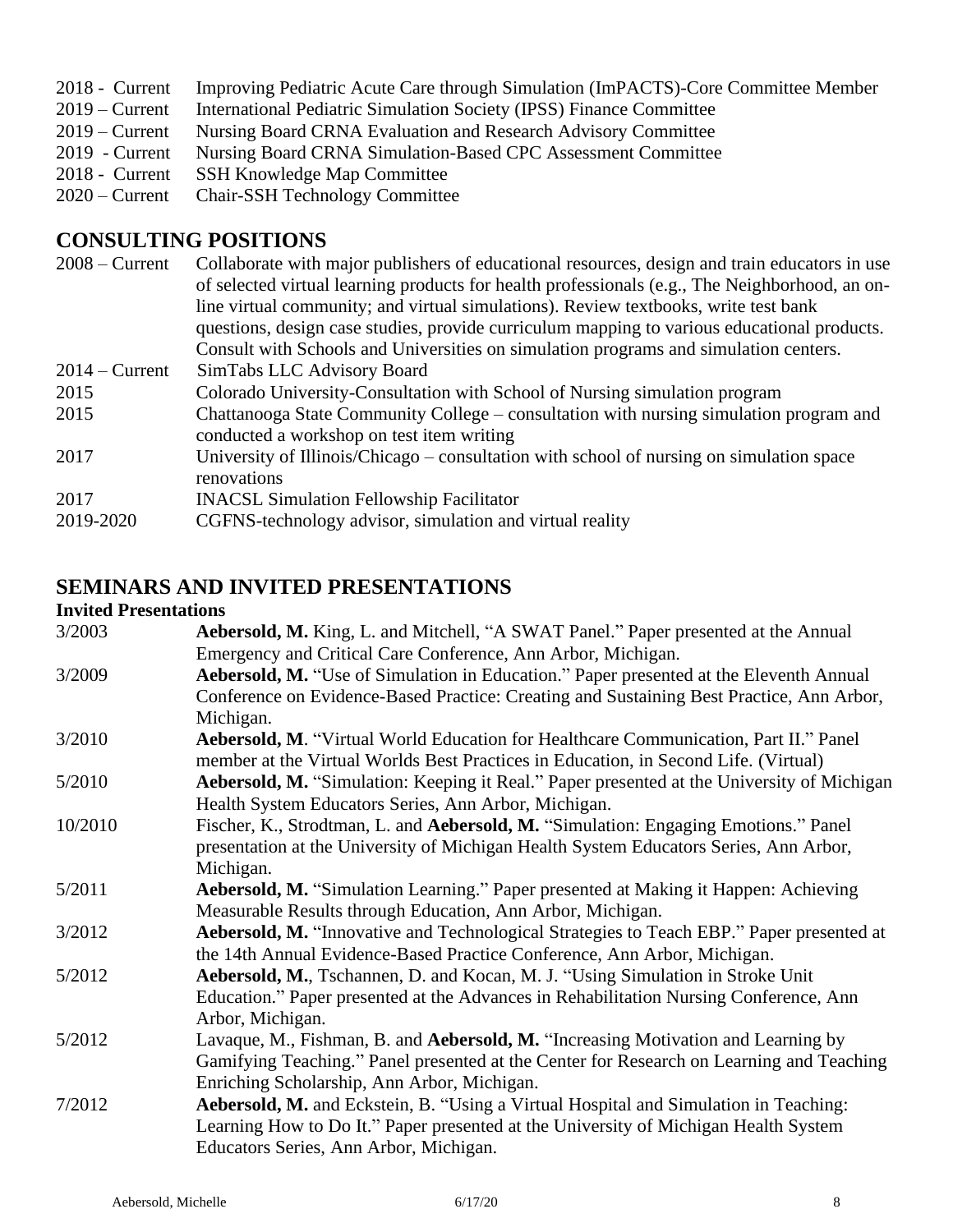| 8/2012  | Aebersold, M. "Alternatives to Traditional Clinical Settings." Paper presented at the<br>Michigan Nursing Summit, Michigan Organization of Nurse Executives, Ann Arbor,<br>Michigan.                            |
|---------|-----------------------------------------------------------------------------------------------------------------------------------------------------------------------------------------------------------------|
| 10/2012 | Aebersold, M. "Best Practices in Simulation." Roundtable discussion at the Michigan<br>Simulation Collaborative Conference, Flint, Michigan.                                                                    |
| 3/2013  | Aebersold, M. "Simulation Design for the Future." Health Facilities Planning Seminar,<br>Grand Rapids, Michigan.                                                                                                |
| 10/2013 | Aebersold, M. and Tschannen, D. "Simulation-Second Life and its Development: Entering a<br>Virtual World to Teach Nursing", Institute of Professional Nurses, Fall CE Dinner, Ann<br>Arbor, Michigan.           |
| 3/2014  | Aebersold, M. "One PatientSo Many Lives!" TEDx event, Ann Arbor, Michigan.                                                                                                                                      |
| 4/2014  | Aebersold, M. "Virtual Communities Creating Access through Avatars", Dean's Research<br>Day, University of Michigan School of Nursing, Ann Arbor, Michigan.                                                     |
| 4/2014  | Aebersold, M. "Advocating for Use of Technology in Nursing: Focus on Education",<br>Practicing Public Health Nursing in a Tech-Savvy World, Howell, Michigan.                                                   |
| 10/2014 | Aebersold, M. "Using Simulations to Promote EBP", Nursing Practice Symposium:<br>Empowering Practice through Partnerships, College of DuPage, Illinois.                                                         |
| 10/2014 | Aebersold, M. "Teaching Safety through Simulation", Nursing Practice Symposium:                                                                                                                                 |
|         | Empowering Practice through Partnerships, College of DuPage, Illinois.                                                                                                                                          |
| 11/2016 | Aebersold, M. "Panel: Data Science in Learning Analytics, Big Data: Advancing Science,                                                                                                                          |
|         | Changing the World", Ann Arbor, Michigan.                                                                                                                                                                       |
|         | https://www.youtube.com/watch?v=ZQMKJUF-63U&list=PL9HOpoYAfA-                                                                                                                                                   |
|         | wP7xaQbXGokcZX0ZRUeOFo&index=22                                                                                                                                                                                 |
|         | https://www.youtube.com/watch?v=bqOKHiaB4Io&index=25&list=PL9HOpoYAfA-<br>wP7xaQbXGokcZX0ZRUeOFo                                                                                                                |
| 4/2017  | Aebersold, M. "Future Trends in Simulation – Virtual, Augmented and Mixed Realities",                                                                                                                           |
|         | Assessment Technologies Institute's "National Nurse Educators Summit", Orlando, Florida.                                                                                                                        |
| 5/2017  | Aebersold, M. (Panel) "Emerging Landscapes: A Cross-Disciplinary Conversation with U-<br>M Faculty Members", Enriching Scholarship, Ann Arbor, MI.                                                              |
| 4/2018  | Aebersold, M. "Gaming", Assessment Technologies Institute's "National Nurse Educators<br>Summit", Salt Lake City, Utah.                                                                                         |
| 7/2018  | Aebersold, M. "Three Ways to Master Disaster Simulations without Breaking a Sweat",<br>Summer Institute in Nursing Informatics (SINE), Baltimore, MD.                                                           |
| 9/2018  | "Professional Identity in Nursing: Science, Strategy and Call to Action"-invited member of<br>the Think Tank event at The University of Kansas, Kansas City, KS.                                                |
| 10/2018 | "Innovations in Simulation Summit: An Interprofessional Exchange of Best Practices in<br>Clinical Education" (invited – Moderator for Latest Trends in Simulation Panel). Columbia<br>University, New York, NY. |
| 11/2018 | Aebersold, M. "Breaking the Model: The Spectrum of non-traditional Classroom and<br>Clinical Instruction" American College of Nursing's Faculty Development Conference, New<br>Orleans, LA.                     |
| 3/2019  | Aebersold, M. "Innovative Technologies: Future Unfolding (Keynote) at the<br>Interprofessional Healthcare Conference: From Simulation to Innovation and Beyond, NLN-<br>UCF Simulation Conference, Orlando, FL. |
| 4/2019  | Aebersold, M. "Simulation Through Gaming and other Virtual Experiences" Assessment                                                                                                                              |
|         | Technologies Institute's "National Nurse Educators Summit", Savanah, GA.                                                                                                                                        |
| 5/2019  | Aebersold, M. "Innovation in Virtual Technology: Future of Simulation", (Keynote)<br>University of Kentucky's 15 <sup>th</sup> Annual Faculty Development Conference, Emerging                                  |
|         | Innovations on Nursing Curricula, Building a Culture of Practice Ready Students, Lexington,<br>KY.                                                                                                              |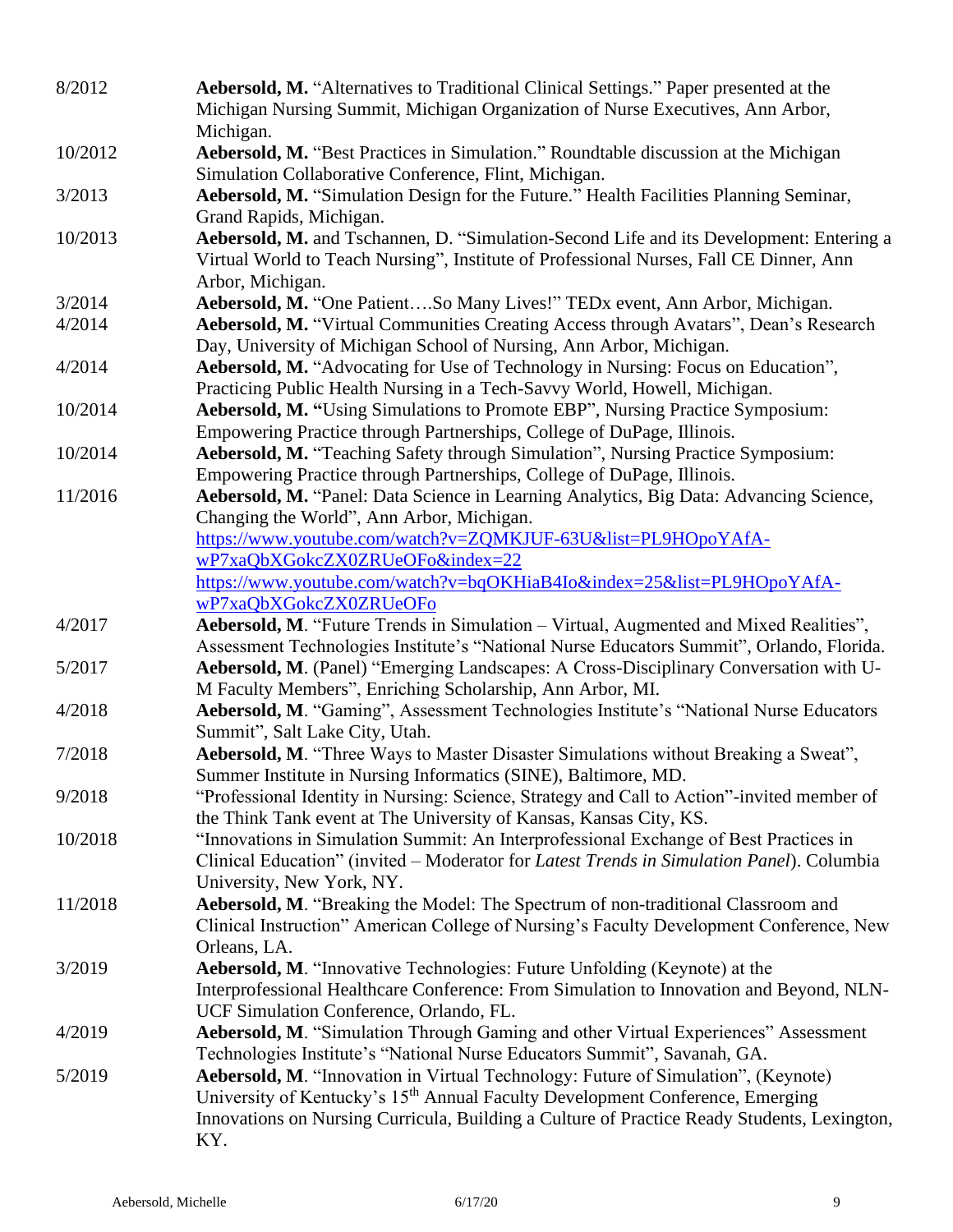| 5/2019 | <b>Aebersold, M.</b> "Introducing Simulation into Undergraduate Education" (Simulation Panel) |
|--------|-----------------------------------------------------------------------------------------------|
|        | Symposium on Exploring New Models of Undergraduate Nursing Clinical Education,                |
|        | Howell, MI.                                                                                   |
| 6/2019 | Aebersold, M., Daher, S., Foronda, C., Tiffany, J., & Verkuyl, M. "Virtual/augmented          |
|        | Reality for Health Professions Education Symposium" (Invited Symposium) 2019                  |
|        | International Nursing Association of Clinical Simulation and Learning Conference, Phoenix,    |
|        | AZ.                                                                                           |
| 9/2019 | <b>Aebersold, M.</b> "Heart VR-Team Training to Improve Patient Outcomes in Pediatric Cardiac |
|        | Arrest" (Invited Presentation) Oculus OC6 Education Summit, San Jose, CA.                     |
| 2/2020 | Aebersold, M. "Interested in using Virtual and Augmented Reality? A Beginners Guide to        |
|        | Alternate Realities" (Invited Presentation) Lippincott Nursing Education Summit, Phoenix,     |
|        | AZ.                                                                                           |

# **BIBLIOGRAPHY**

#### **Peer-Reviewed Journals and Publications**

- 1. [Schuh L.](javascript:__doLinkPostBack() A., [Holcomb R.](javascript:__doLinkPostBack(), [Brown C.](javascript:__doLinkPostBack(), [Tryon D.](javascript:__doLinkPostBack(), & **[Aebersold,](javascript:__doLinkPostBack() M**. (1996). Monitoring attendant program: A cost-effective quality solution to off-hour coverage of an epilepsy monitoring unit. *American Journal of Electroneurodiagnostic Technology, 36*(3), 190-196.
- 2. Dawson C., **Aebersold, M.,** Mamolen N., Goldberg J., & Frank C. (2005). [The Michigan leadership](http://www.ncbi.nlm.nih.gov.proxy.lib.umich.edu/pubmed/16077276?itool=EntrezSystem2.PEntrez.Pubmed.Pubmed_ResultsPanel.Pubmed_RVDocSum&ordinalpos=3)  [model: Developing a management infrastructure.](http://www.ncbi.nlm.nih.gov.proxy.lib.umich.edu/pubmed/16077276?itool=EntrezSystem2.PEntrez.Pubmed.Pubmed_ResultsPanel.Pubmed_RVDocSum&ordinalpos=3) *Journal of Nursing Administration*. *35*(7-8), 342-9. <http://dx.doi.org/10.1097/00005110-200507000-00006>
- 3. Kalisch B. J., **Aebersold, M**. (2006). [Overcoming barriers to patient safety.](http://www.ncbi.nlm.nih.gov.proxy.lib.umich.edu/pubmed/16786829?itool=EntrezSystem2.PEntrez.Pubmed.Pubmed_ResultsPanel.Pubmed_RVDocSum&ordinalpos=2) *Nursing Economic\$*. *24*(3), 143-148, 155, 123; quiz 149.
- 4. Lansford C. D., Guerriero C. H., Kocan M. J., Turley R., Groves M. W., Bahl V., Abrahamse P., Bradford C. R., Chepeha, D. B., Moyer, J., Prince, M. E., Wolf, G. T., **Aebersold, M.**, & Teknos T. N. (2008). [Improved outcomes in patients with head and neck cancer using a standardized care protocol for](http://www.ncbi.nlm.nih.gov.proxy.lib.umich.edu/pubmed/18711062?itool=EntrezSystem2.PEntrez.Pubmed.Pubmed_ResultsPanel.Pubmed_RVDocSum&ordinalpos=1) [postoperative alcohol withdrawal.](http://www.ncbi.nlm.nih.gov.proxy.lib.umich.edu/pubmed/18711062?itool=EntrezSystem2.PEntrez.Pubmed.Pubmed_ResultsPanel.Pubmed_RVDocSum&ordinalpos=1) *Archives of Otolaryngology—Head & Neck Surgery*, *134*(8), 865-872. <http://dx.doi.org/10.1001/archotol.134.8.865>
- 5. Tschannen, D., & **Aebersold, M.** (2010). Improving student critical thinking skills through a root cause analysis pilot project. *Journal of Nursing Education*, *49*(8), 475-478. <http://dx.doi.org/10.3928/01484834-20100524-02>
- 6. Kalisch, B. & **Aebersold, M.** (2010). Interruptions and multitasking in nursing care. *The Joint Commission Journal on Quality and Patient Safety*, *36*(3), 126-132. [http://dx.doi.org/10.1016/S1553-](http://dx.doi.org/10.1016/S1553-7250(10)36021-1) [7250\(10\)36021-1](http://dx.doi.org/10.1016/S1553-7250(10)36021-1)
- 7. The INACSL Board of Direction (2011). [**Aebersold**-**Contributor**]. Standards of best practice: Simulation, *Clinical Simulation in Nursing*, *7*(4) Suppl., S1-S20. <http://dx.doi.org/10.1016/j.ecns.2013.05.008>
- 8. **Aebersold, M.,** Kocan, M. J., Tschannen, D. & Michaels, J. (2011). Using simulation in stroke unit education. *Journal of Neuroscience Nursing*. *43*(6), 349-353. <http://dx.doi.org/10.1097/JNN.0b013e318234e9ca>
- 9. Tschannen, D., Keenan, G., **Aebersold, M.,** Kocan, M. J., Lundy, F. & Averhardt, V. (2011). Implications of nurse-physician relations: Report of a successful intervention. *Nursing Economic\$*, *29*(3), 127-135.
- 10. **Aebersold, M.** (2011). Using simulation to improve the use of evidence-based practice guidelines. *Western Journal of Nursing Research, 33*(3), 296-305.<http://dx.doi.org/doi:10.1177/0193945910379791>
- 11. **Aebersold, M.,** Tschannen, D., Stephens, M., Anderson, P., & Lei, X. (2012). Second Life: A new strategy in educating nursing students. *Clinical Simulation in Nursing. 8*(9), e469-e475. <http://dx.doi.org/doi:10.1016/j.ecns.2011.05.002>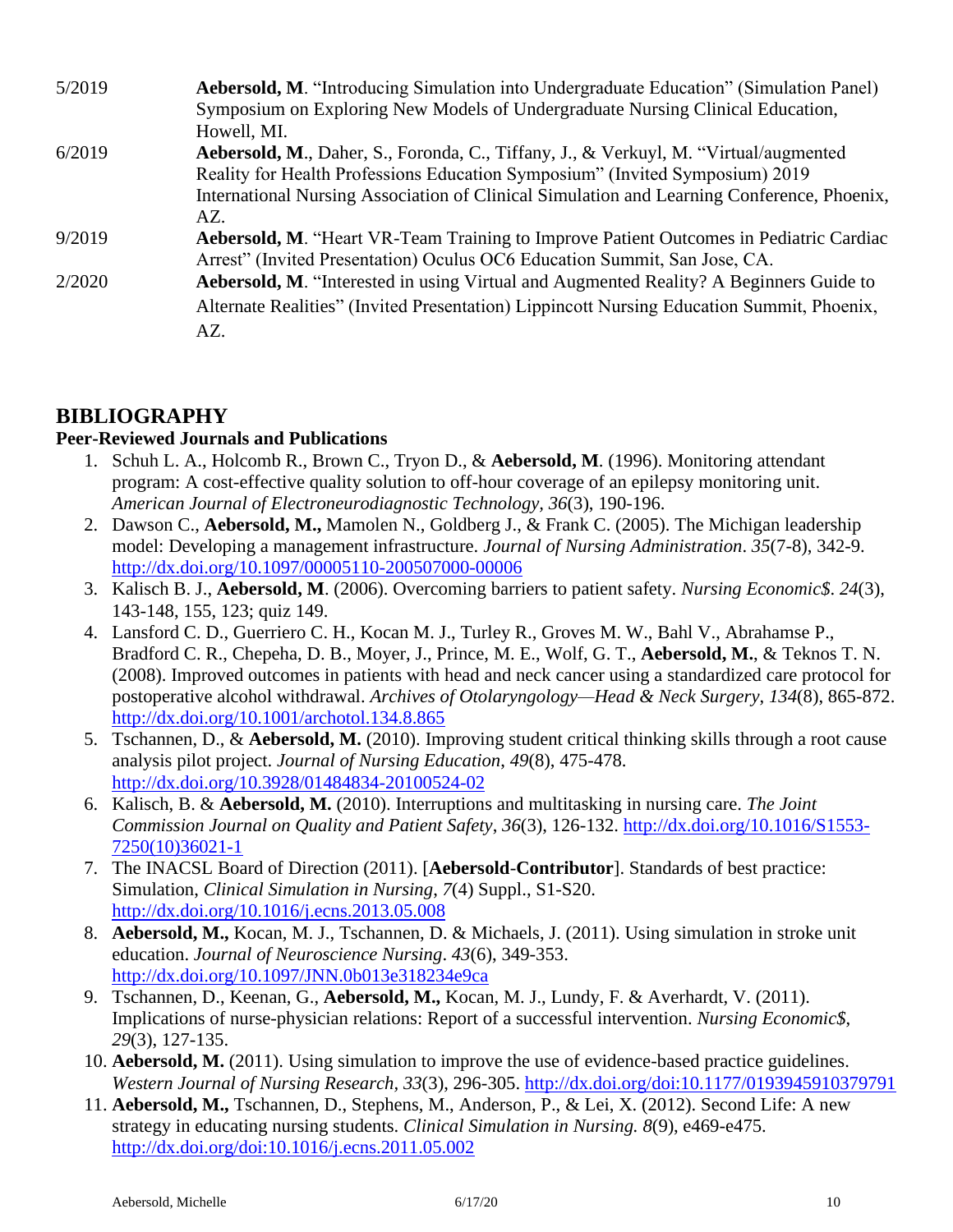- 12. Rochman, M., **Aebersold, M.**, Tschannen, D. & Cambridge, C. (2012). Interprofessional simulation on nurse interruptions. *Journal of Nursing Care Quality*, *27*(3), 277-281. <http://dx.doi.org/doi:10.1097/NCQ.0b013e31825734b4>
- 13. Tschannen, D., **Aebersold, M**., McLaughlin, E., Bowen, J., & Fairchild, J. (2012). Use of virtual simulations for improving knowledge transfer among baccalaureate nursing students. *Journal of Nursing Education and Practice, 2*(3), 15-24.<http://dx.doi.org/10.5430/jnep.v2n3p15>
- 14. **Aebersold, M**., Tschannen, D., & Bathish, M. (2012). Innovative simulation strategies in education. *Nursing Research and Practice*. *2012*, Article ID 765212, 1-7. <http://dx.doi.org/doi:10.1155/2012/765212>
- 15. Wilson, D., Redman, R. W., Talsma, A., & **Aebersold, M**. (2012). Differences in perceptions of patient safety culture between charge and non-charge nurses: Implications for effectiveness outcomes research. *Nursing Research and Practice*, *2012,* Article ID 847626, 1-7. <http://dx.doi.org/doi:10.1155/2012/847626>
- 16. Fenske, C., Harris, M., **Aebersold, M**., & Hartman, L. (2013). Perception versus reality: A comparative study of clinical judgment skills in nurses during a simulated activity. *The Journal of Continuing Education in Nursing, 44*(9), 399-405.<http://dx.doi.org/doi:10.3928/00220124-20130701-67>
- 17. Tschannen, D., **Aebersold, M.,** Sauter, C. & Funnell, M. M. (2013). Improving nurses' perceptions of competency in diabetes self-management education through the use of simulation and problem-based learning. *The Journal of Continuing Education in Nursing*, *44*(6), 257-263. <https://dx.doi.org/doi:10.3928/00220124-20130402-16>
- 18. **Aebersold, M**. and Tschannen, D. (2013). The impact of simulation on patient care. *The Online Journal of Issues in Nursing, 18*(2). [doi:10.3912/OJIN.Vol18No02Man06](https://dx.doi.org/doi:10.3912/OJIN.Vol18No02Man06)
- 19. **Aebersold, M**., Tschannen, D., & Sculli, G. (2013). Improving nursing student's communication skills through utilization of crew resource management strategies. *Journal of Nursing Education*, *52*(3), 125- 130. <http://dx.doi.org/doi:10.3928/01484834-20130205-01>
- 20. **Aebersold, M**., & Titler, M. (2014). A simulation model to improve learner and health outcomes. *Nursing Clinics of North America*, *49*(3), 431-439. <http://dx.doi.org/10.1016/j.cnur.2014.05.011>
- 21. Gonzalez, L., **Aebersold, M.**, & Fenske, C. (2014). Diffusion of innovation: Faculty barriers to adoption. *Computers, Informatics, Nursing*, *32*(5), 201-204. <http://dx.doi.org/doi:10.1097/CIN.0000000000000072>
- 22. Villarruel, A. M., **Aebersold, M**., Valladares, A. F., Yeagley, E., & Tschannen, D. (2014). Avatars travel for free: Virtual access to evidence-based intervention training and capacity building. *AIDS Education and Prevention: An Interdisciplinary Journal, 26*(5), 445-458. <http://dx.doi.org/doi:10.1521/aeap.2014.26.5.445>
- 23. **Aebersold, M.** (2014). High stakes for our patients' sake [Editorial]. *Clinical Simulation in Nursing*, *10*(9), 441. <http://dx.doi.org/10.1016/j.ecns.2014.07.001>
- 24. Valladares, A. F., **Aebersold, M.**, Tschannen, D., & Villarruel, A. M. (2014). Preparing facilitators for evidence-based intervention training in Second Life. *Journal of Medical Internet Research*, *16*(9), e220, <http://dx.doi.org/doi:10.2196/jmir.3606>
- 25. Tschannen, D., McClish, D., **Aebersold, M.** & Rohde, J. (2015). Improving nurse and physician communication through a nursing crew resource management (NCRM) intervention. *Journal of Nursing Care Quality*, *30*(1), 7-11. <http://dx.doi.org/10.1097/NCQ.0000000000000073>
- 26. Kalisch, B. J., **Aebersold, M.**, McLaughlin, M., Tschannen, D., & Lane, S. (2015). An intervention to improve nursing teamwork using virtual simulation. *Western Journal of Nursing Research*, *37*(2) 164- 179.<http://dx.doi.org/doi:10.1177/0193945914531458>
- 27. Caylor, S., **Aebersold, M.**, Lapham, J., & Carlson, E. (2015). The use of virtual simulation and a modified TeamSTEPPS training for multiprofessional education. *Clinical Simulation in Nursing*, *11*(3), 163-171.<http://dx.doi.org/10.1016/j.ecns.2014.12.003>
- 28. Sculli, G., Fore, A., Sine, D. M., Paull, D. E., Tschannen, D., **Aebersold, M**., Seagull, F. J., & Bagian, J. (2015). Effective followership: A standardized algorithm to resolve clinical conflict and improve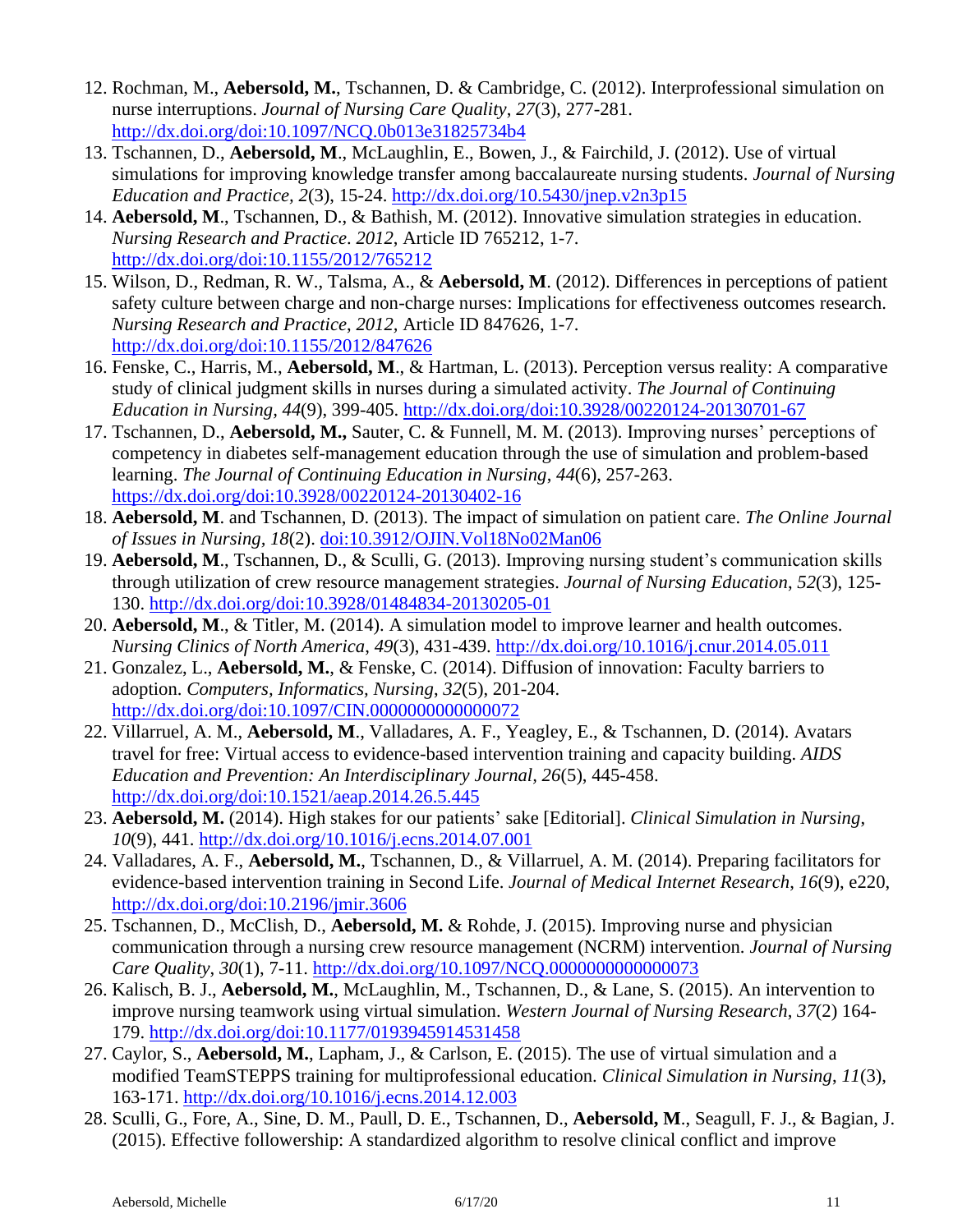teamwork. *Journal of Healthcare Risk Management, 35*(1), 21-30. <http://dx.doi.org/doi:10.1002/jhrm.21174>

- 29. **Aebersold, M**., Villarruel, A. M., Tschannen, D., Valladares, A. F., Yaksich, J., Yeagly, E., & Hawes, A. (2015). Using a virtual environment to deliver evidence based interventions: The facilitator's experience. *JMIR Serious Games, 3*(2), e5. <http://dx.doi.org/doi:10.2196/games.4293>
- 30. Sittner, B. J., **Aebersold, M. L**., Paige, J. B., Graham, L., Parsons-Schram, A., Decker, S. I., & Lioce, L. (2015). INACSL Standards of best practice: Past, present, and future. *Nursing Education Perspectives, 36*(5), 294-298. <http://dx.doi.org/doi:10.5480/15-1670>
- 31. Tschannen, D., **Aebersold, M.**, Kocan, M., Lundy, F., Calarco, M., & Potempa, K. (2015). Improving patient care through student leadership in team quality-improvement projects. *Journal of Nursing Care Quality, 30*(2), 181-186.<http://dx.doi.org/doi:10.1097/NCQ.0000000000000080>
- 32. Bathish, M., **Aebersold, M**., Fogg, L., & Potempa, K. (2016). Development of an instrument to measure deliberate practice in professional nurses. *Applied Nursing Research*, *29*, 47-52. <http://dx.doi.org/10.1016/j.apnr.2015.04.009>
- 33. **Aebersold, M**. (2016). The history of simulation and its impact on the future. *AACN Advanced Critical Care*, *27*(1), 56-61.<http://dx.doi.org/doi:10.4037/aacnacc2016436>
- 34. Tschannen, D., Yaksich, J., **Aebersold, M**., & Villaruel, A. M. (2016). Fidelity after SECOND LIFE facilitator training in a sexual risk behavior intervention. *Simulation and Gaming*, *47*(1), 130-150. <http://dx.doi.org/doi:10.1177/1046878115627279>
- 35. The INACSL Board of Direction (2016). [**Aebersold**-**Contributor**]. Standards of best practice: Simulation, *Clinical Simulation in Nursing,* 12, s1-s50.
- 36. Turkelson, C., **Aebersold, M**., Redman, R., & Tschannen, D. (2017). Improving nursing communication skills in an intensive care unit using simulation and nursing crew resource-management strategies: An implementation project. *Journal of Nursing Care Quality, 32*(4), 331-339. <http://dx.doi.org/doi:10.1097/NCQ.0000000000000241>
- 37. Ochylski, D., **Aebersold, M**., & Kuebrich, M. (2017). Multidimensional evaluation of simulation-based course to enhance prelicensure nursing students' clinical skills. *Nurse Educator, 42*(6), 313-315. <http://dx.doi.org/10.1097/NNE.0000000000000379>
- 38. **Aebersold, M**. Voepel-Lewis, T., Cherera, L., Weber, M., Khouri, C., Levine, R., & Tait, A. (2018). Interactive anatomy-augmented virtual reality simulation training. *Clinical Simulation in Nursing, (15),* 34-41. <http://dx.doi.org/10.1016/j.ecns.2017.09.008>
- 39. **Aebersold, M.** (2018). Simulation-based learning: No longer a novelty in undergraduate education. *OIJN: The Online Journal of Issues in Nursing, 23*(2). DOI: 10.3912/OJIN.Vol23No02PPT39
- 40. Shuman, C. J., Liu, X., **Aebersold, M**., Tschannen, D., Banaszak-Holl, J., & Titler, M. (2018). Associations among unit leadership and unit climates for implementation in acute care: A crosssectional study. *Implementation Science, 13*(1), 62. <http://dx.doi.org/10.1186/s13012-018-0753-6>
- 41. Sirihorachai, R., **Aebersold, M**., Sarter, N., Harris, M., Marsh, V., & Redman, R.W. (2018) Examining interruptions in the operating room using simulation, *Clinical Simulation in Nursing,* 24, 14-24.
- 42. **Aebersold, M**., Mariani, B. & Cherera, L. (2018). Do experts and novices agree? A Qualitative Review of the 2016 INACSL Standards of Best Practice: Simulation<sup>SM</sup> Reviewer Feedback, *Clinical Simulation in Nursing,* 25, 1-5.
- 43. Bryant, K., **Aebersold, M**., Jeffries, P., & Kardong-Edgren, S. (in press) Innovations in Simulation: Nursing Leaders Exchange of Best Practices, *Clinical Simulation in Nursing,*
- 44. **Aebersold, M.**, Rasmussen, J, & Mulreini, T. (2020) Virtual Everest: Immersive Virtual Reality can Improve the Simulation Experience, *Clinical Simulation in Nursing,* 38, 1-4.
- 45. **Aebersold, M.,** & Schoville, R.S. (2020) Preventing the next generation of nurses from eating their young, *Clinical Simulation in Nursing, 38, 27-34.*
- 46. Whalen, M., **Aebersold, M.,** Nelson, K., & Rooney, D (2020) The use of simulation to assess parent learning, *Clinical Simulation in Nursing, 38, 23-26.*
- 47. M. Nebeling, M. Speicher, X. Wang, S. Rajaram, B.D. Hall, Z. Xie, A.R.E. Raistrick, M. Aebersold, E.G. Happ, J. Wang, Y. Sun, L. Zhang, L. Ramsier, R. Kulkarni: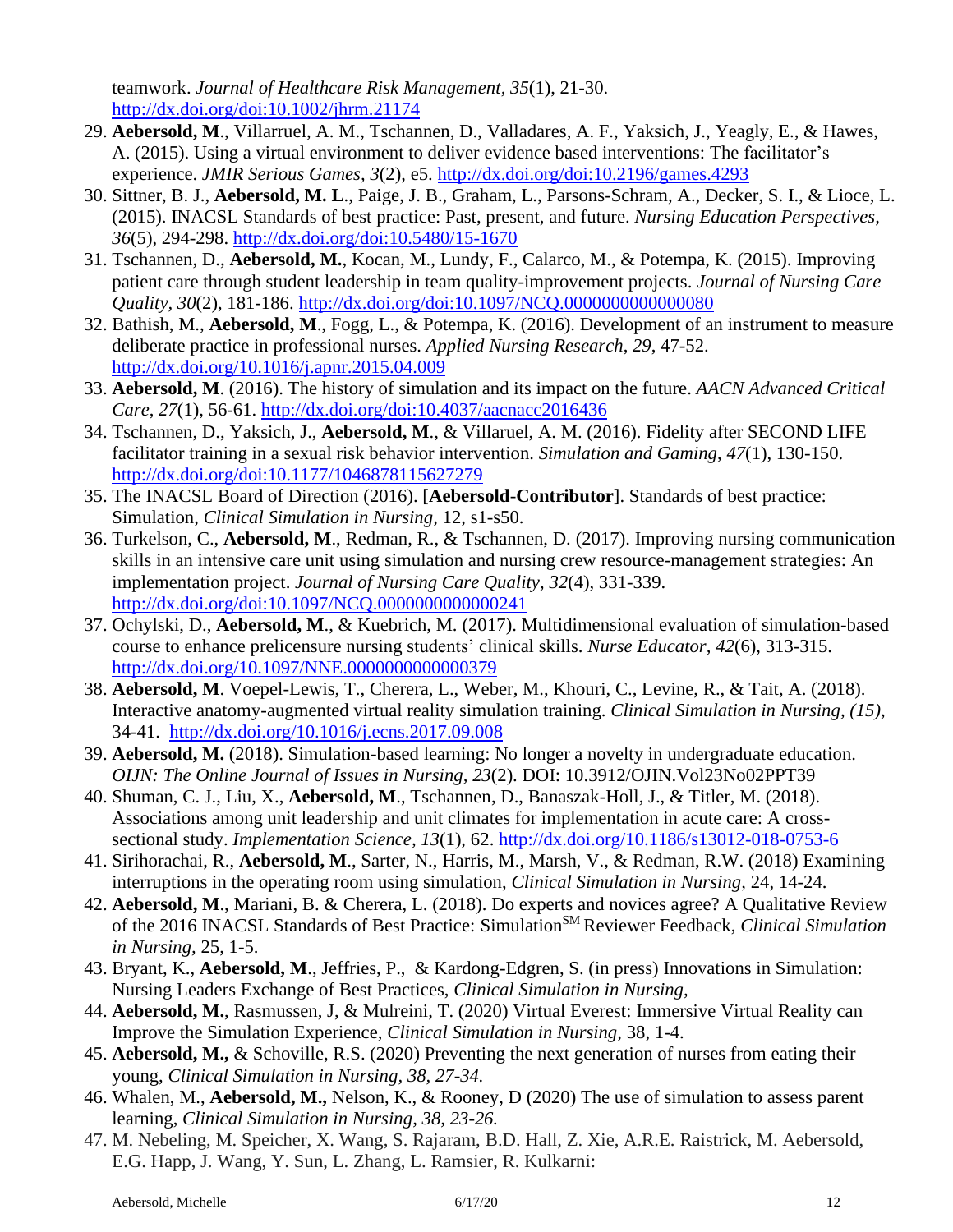**MRAT: The Mixed Reality Toolkit** In *Proc. 2020 CHI Conference on Human Factors in Computing Systems* (ACM CHI 2020)

- 48. Schoville, R. & **Aebersold, M**. (in press) Building a safer healthcare using a bullying simulation strategy, *Clinical Simulation in Nursing,*
- 49. Farina, C., Hranchook, A., Bittinger, A. & **Aebersold, M**. (in press) The flipped classroom with casebased learning in graduate anesthesia education, *AANA Journal*,

### **Books**

1. Smith, S. F., Duell, D. J., Martin, B. C. **Aebersold, M**. **L.**, & Gonzalez, L. (2016). *Clinical nursing skills*  basic to advanced (9<sup>th</sup> Ed). New York, NY: Pearson.

### **Book Chapters**

- 1. Keenan, G. M., Kocan, M. J., Lundy, F., Averhart, V., & **Aebersold, M**. (2001). Conflict and collaboration: Relationships and challenges*.* In J. M. Dochterman and H. K. Grace (Eds.), *Current issues in nursing* ( $6<sup>th</sup>$  edition). St. Louis, MO: Mosby.
- 2. **Aebersold, M.**, & Tschannen, D. (2012). Using virtual simulations in Second Life for teaching and learning in nursing education. In R. Hinrichs & C. Wankel (Eds.), *Engaging the avatar and transforming virtual world learning*. (pp. 311-337). Charlotte, NC: Information Age Publishing.
- 3. **Aebersold, M.,** & Tschannen, D. (2012). Virtual reality simulations: Teaching interpersonal and clinical judgments skills to healthcare practitioners. In M. M. Cruz-Cunha (Ed.), *Serious games as education, business, research tools*. (pp. 800-817). Hershey, PA: IGI Global. doi:10.4018/978-1-4666-0149- 9.ch041
- 4. **Aebersold, M.**, & Tschannen, D. (2015). Using virtual environments to achieve learner outcomes in interprofessional healthcare education. In D. Harrison (Ed.) *Handbook of research on digital media and creative technologies*. (pp. 265-286). Hershey, PA: IGI Global. doi:10.4018/978-1-4666-8205-4.ch012
- 5. **Aebersold, M.** (2015). [Contributor] P. P. Potter, A. G .Perry, P. A. Stocker, & A. H. Hall (Eds.) *Essentials for nursing practice* (8th edition). St. Louis, MO: Elsevier/Mosby.
- 6. **Aebersold, M.** (2016). [Contributor] P. P. Potter, A. G .Perry, P. A. Stocker, & A. H. Hall (Eds.) *Fundamentals of nursing* (9<sup>th</sup> edition). St. Louis, MO: Elsevier.
- 7. **Aebersold, M.** (2017). Developing psychomotor skills using a 'boot camp' approach to training*.* In C. Foisy-Doll & K. Leighton (Eds.) *Simulation Champions*: *Fostering Courage, Caring and Connection. New York: Wolters Kluwer.*
- 8. **Aebersold, M.** (2019) [Contributor]. Nursing: a concept-based approach to learning (3<sup>rd</sup> ed.) Hoboken. NJ: Pearson.
- 9. Kardong-Edgren, S. & **Aebersold, M.** (2019). Chapter 10, "Career planning for HSTS." In Crawford, S., Baily, L., & Monks, S. (2019). *Simulation Operations, Tech, and Innovation Practice*. Springer Publishing.

### **Other Media**

- 1. Villarruel, A., **Aebersold, M.**, Tschannen, D., Pedroza, J., Dorantes, M., Gallego, O., & Davis, L. (2010, January 19). Cardiovascular/Respiratory. Online module retrieved from Open.Michigan - Educational Resources Web site: https://open.umich.edu/find/open-educational-resources/nursing/impact-languageculture-healthcare-delivery
- 2. **Aebersold, M**. (2011). *The Neighborhood in leadership and management*. Video podcast retrieved from [http://pearson.hosted.panopto.com/Panopto/Pages/Viewer/Default.aspx?id=a9e4fa5a-8d33-4994-9885-](http://pearson.hosted.panopto.com/Panopto/Pages/Viewer/Default.aspx?id=a9e4fa5a-8d33-4994-9885-40631d9261c4) [40631d9261c4](http://pearson.hosted.panopto.com/Panopto/Pages/Viewer/Default.aspx?id=a9e4fa5a-8d33-4994-9885-40631d9261c4)
- 3. **Aebersold, M**. (2011). *The Neighborhood in pharmacology*. Video podcast retrieved from [http://pearson.hosted.panopto.com/Panopto/Pages/Viewer/Default.aspx?id=b39ec131-4124-48e0-9b0a-](http://pearson.hosted.panopto.com/Panopto/Pages/Viewer/Default.aspx?id=b39ec131-4124-48e0-9b0a-3cac9e275ce4)[3cac9e275ce4](http://pearson.hosted.panopto.com/Panopto/Pages/Viewer/Default.aspx?id=b39ec131-4124-48e0-9b0a-3cac9e275ce4)
- 4. **Aebersold, M.** & Tschannen, D. (2012). *Simulation focused on effective communication strategies in the healthcare setting.* [DVD]. Michigan Production Systems.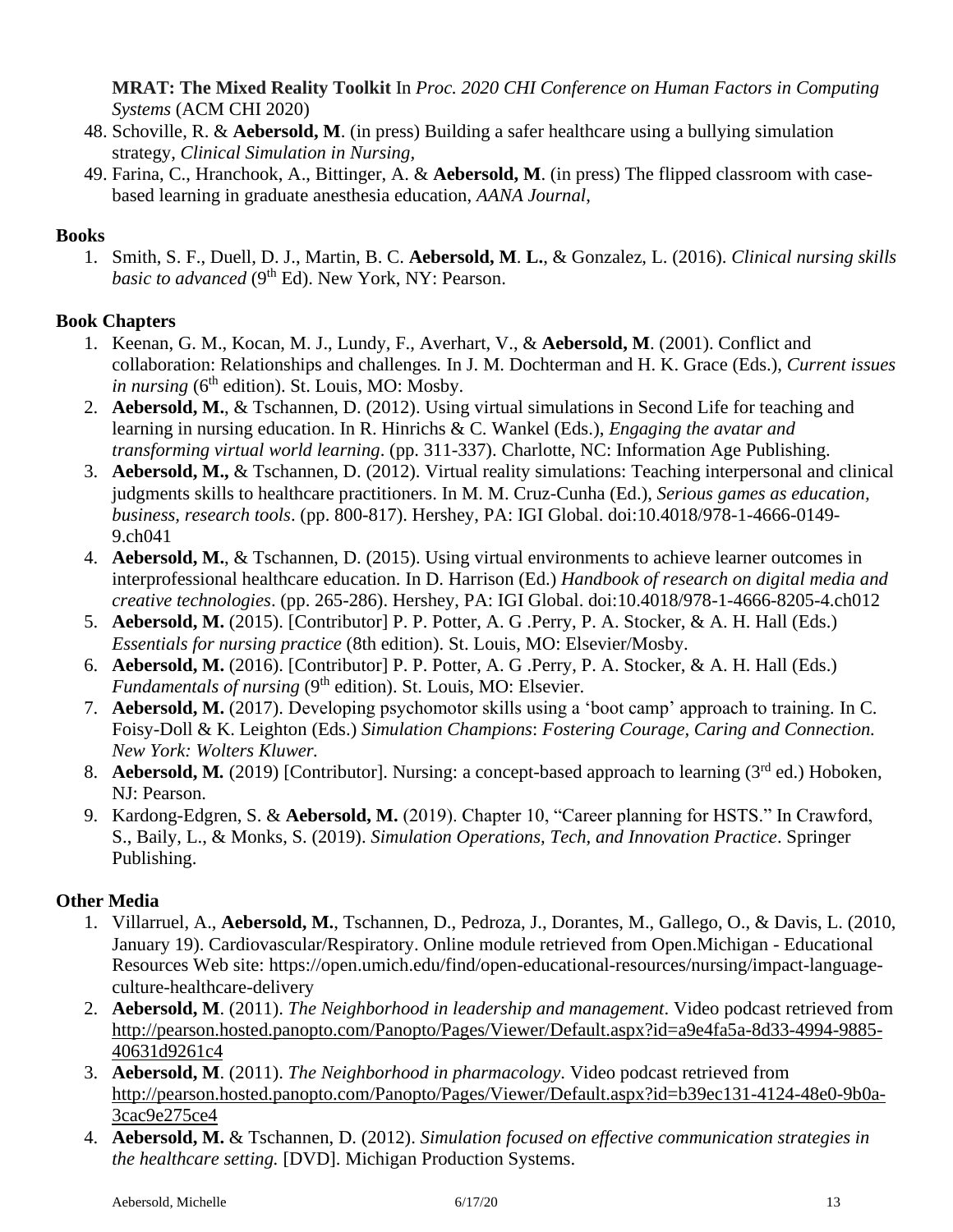5. Giddens, J. (2014). *The Neighborhood™ 2.0 faculty navigation guide for virtual community.* (**M. Aebersold,** Contributor). Upper Saddle River, NJ: Pearson.

#### **Poster Presentations**

- 1. Kocan, M. J. & **Aebersold, M**. (1991, November). *Collaborative care: A shared approach to improving quality while controlling costs.* Poster presented at the Midwest Regional Clinical Nurse Specialist Conference, Ann Arbor, Michigan.
- 2. **Aebersold, M.,** Mathews, B., Watts, J., Synder, P., Goldberg, J., & Kaiser, A. (1993). *Calming the storm.* Poster presented at the National Leadership Management of Quality Conference, Ann Arbor, Michigan.
- 3. **Aebersold, M.** (2007). *Capacity to rescue: Nurse behaviors that rescue patients*. Poster presented at the International Nursing Administration Research Conference, Indianapolis, Indiana.
- 4. **Aebersold, M.**, & Tschannen, D. (2009). *Second Life: A new world for educating nursing students*. Poster presented at Nursing Research Partnership Poster Day, Ann Arbor, Michigan.
- 5. Fenske, C., **Aebersold, M.,** & Cambridge, B. (2010, June). *Using a simulated community as the basis for a nursing skills laboratory curriculum*. Poster presented at the Drexel University Nursing Education Institute, South Carolina.
- 6. Lewis, C., Hayes, M., Merkel, S., Tapley, C. **Aebersold, M.**, Richards-Peal, K., Cauchon, K., & Pichler, J. (2010, September). *Improvement of outcomes for pediatric posterior spine fusion patients*. Poster presented at the Nursing Research Partnership Poster Day, Ann Arbor, Michigan.
- 7. Tschannen, D., **Aebersold, M.**, & Ziegler, C. (2010, September). *Successful UMHS and UMSON partnership: Involving students in clinically relevant practice improvements through a RCA experience*. Poster presented at the Nursing Research Partnership Poster Day, Ann Arbor, Michigan.
- 8. **Aebersold, M.** & Tschannen, D. (2010, September). *Second Life: Improving nursing skills through virtual world simulations*. Poster presented at the Nursing Research Partnership Poster Day, Ann Arbor, Michigan.
- 9. Tschannen, D., **Aebersold, M.,** & Ziegler, C. (2010, November). *Maximizing partnerships between nursing students and hospital staff to improve quality and safety*. Poster presented at the Initiation on the Future of Nursing: Implications for Michigan, Howell, Michigan.
- 10. **Aebersold, M.** & Tschannen, D. (2010, November). *Improving student skills through virtual simulations in second life*. Virtual poster presented at the Soan C 16th International Conference on Online Learning, Orlando, Florida.
- 11. Tschannen, D. & **Aebersold, M.** (2010, November). *Increasing competencies for nursing students using a simulated virtual experience*. Virtual poster presented at the Soan C 16th International Conference on Online Learning, Orlando, Florida.
- 12. Lewis, C., Hayes, M., Merkel, S., Tapley, C. **Aebersold, M.**, Richards-Peal, K., Cauchon, K., & Pichler, J. (2011, September). *Improvement of outcomes for pediatric posterior spine fusion patients*. Poster presented at the Evidence Based Practice, Ann Arbor, Michigan.
- 13. Tschannen, D. & **Aebersold, M.** (2011, June). *Simulation-driven individualized learning plans.* Poster presented at the Drexel University Nursing Education Institute, Atlantic City, New Jersey.
- 14. Wilson, D., Talsma, A., Redman, R., & **Aebersold, M.** (2011, September). *RN's perceptions of patient safety culture: comparison between charge nurses and non-charge nurses*. Poster presented at the Nursing Research Partnership Poster Day, Ann Arbor, Michigan.
- 15. **Aebersold, M.** & Tschannen, D. (2012, April). *Individualized training plans through high fidelity simulation*. Poster presented at presented at the 36th Annual Midwestern Research Conference Dearborn, Michigan.
- 16. Tschannen, D., **Aebersold, M.**, Ackley, B. Ladwig, G., & Giordano, M. (2012, May). *Root cause thinking: A process for empowering patients to health through patient-centered and evidence-based care*. Poster presented at the Quality and Safety Education for Nurses Conference, Phoenix, Arizona.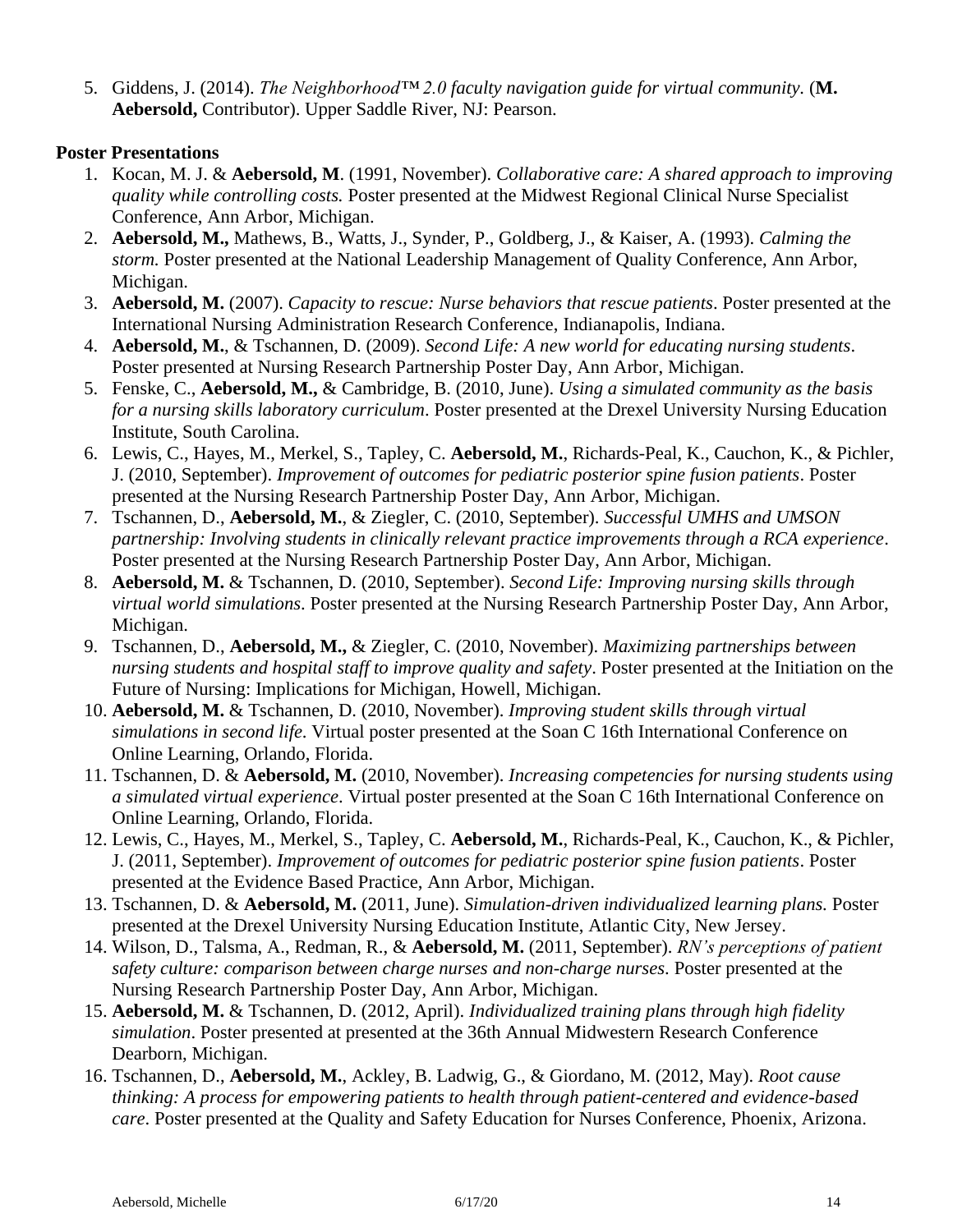- 17. **Aebersold, M.**, Tschannen, D., Brough, E., Fenske, C., & Cambridge, B. (2012, May). *Development of a clinical tracking tool for student evaluations using an iPad*. Poster presented at the Quality and Safety Education for Nurses Conference, Phoenix, Arizona.
- 18. **Aebersold, M.** & Tschannen, D. (2012, June). *Using simulation to develop individualized learning plans*. Poster presentation at the 11th Annual International Nursing Simulation/Learning Resource Centers Conference, San Antonio, Texas.
- 19. Tschannen, D., **Aebersold, M.**, & Kocan, M. (2012, September). *Evaluating the root cause analysis (RCA) project: A UMSH/UMSN partnership to improve patient care delivery outcomes*. Poster presented at the Nursing Research Partnership Poster Day, Ann Arbor, Michigan.
- 20. **Aebersold, M.** & Tschannen, D. (2013, January). Nursing crew resource management: Innovation in action. Poster presented at International Meeting on Simulation and Healthcare, Orlando, Florida.
- 21. **Aebersold, M.**, Tschannen, D., & Sculli, G. (2013, April). *Nursing crew resource management: Innovation in action*. Poster presented at the Dean's Annual Research Conference, Ann Arbor, Michigan.
- 22. Fenske, C.L., Harris, M., **Aebersold, M.** & Hartman, L. (2013, April). *Nurses' self-assessed clinical judgment skills during a simulated activity*. Poster presented at the Dean's Annual Research Conference, Ann Arbor, Michigan.
- 23. Tschannen, D., **Aebersold, M.**, Kocan, M., & Potempa, K. (2013, May). *Nursing students improving clinical practice to learn and enhance clinical outcomes*. Poster presented at International Council of Nurses' 25th Quadrennial Congress, Melbourne, Australia.
- 24. Lane, S., Parker, M., **Aebersold, M**., Deleruyelle, E., Smyth, D., & Zebley, D. (2013, September). *5C PillowTalk - An innovative way to raise patient awareness of fall risks*. Poster presentated at UMHS Nursing Poster Day sponsored by Rho Chapter of Sigma Theta Tau International, Ann Arbor, Michigan.
- 25. Turkelson, C., **Aebersold, M**., & Sculli, G. (2014, January). *Improving nursing communication skills in an intensive care unit using simulation and nursing crew resource management (NCRM) strategies*. Poster presented during the General Session of the 14th International Meeting on Simulation in Healthcare (IMSH 2014), San Francisco, California.
- 26. Valladares, A., Villarruel, A., **Aebersold, M.**, & Tschannen, D. (2014, April). *Using Second Life® to develop facilitator capacity to implement a Latino HIV prevention EBI*. Poster presented at the UMHS Adolescent Health Initiative and the Michigan Department of Community Health 2014 Conference on Adolescent Health, Ypsilanti, Michigan.
- 27. Lee, D., Westfall, M., Edwards, L., **Aebersold, M**., Blush, R., Mason, H., & Bradshaw, K. (2016, June). *Comparison of clinical decision making in nursing students: Simulation or clinical experiences*. Poster presented at Health Professions Education Day, Ann Arbor, Michigan.
- 28. Graham, L., **Aebersold, M**. & Thompson, W. (2016, June) *Are you measuring what you are evaluating? Taking the mystery out of assessments using the INACSL standards of best practice: assessment and evaluation*. Poster presented at the 15<sup>th</sup> Annual International Nursing Simulation and Learning Conference, Grapevine, Texas.
- 29. Munz, S. M., **Aebersold, M**. Bakewell, M., Cherara, L., Fischer, D., Kurz, D., Mullan, P., & Hart, A. (2017, April). *Team simulation to facilitate learning of interprofessional education competencies*. Poster presented at Health Professions Education Day, Ann Arbor, Michigan.
- 30. Shuman, C., Liu, X., **Aebersold, M**., Tschannen, D., Banaszak-Holl, J., & Titler, M. (2017, December). *Fostering climates for EBP implementation: The influence of nurse manager leadership behaviors and EBP competency on unit climates for EBP implementation in acute care.* 10<sup>th</sup> Annual Conference on the Science of Dissemination and Implementation in Health (Academy Health), Arlington, Virginia.
- 31. Munz, S. M., **Aebersold, M**., Hart, A. L., Cherara, L., Bakewell, M. A., Kurz, D., Mullan, P., & Fischer, D. (2018, March). *Student reflection of team-based simulation to facilitate interprofessional education competencies.* Poster presented at the 2018 American Dental Education Association (ADEA) Annual Session & Exhibition, Orlando, Florida.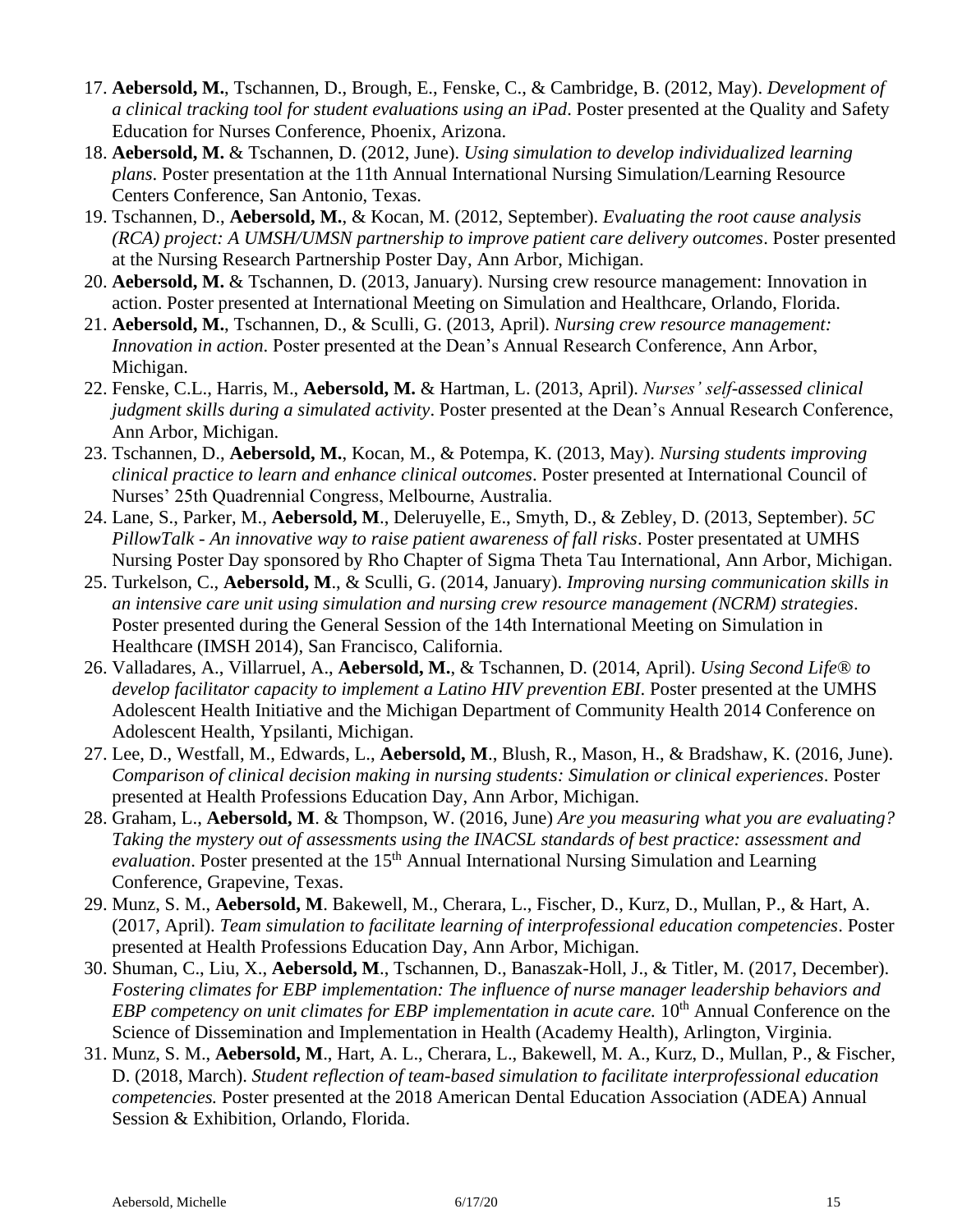- 32. Whalen, M., **Aebersold, M**., Nelson, K., Rooney, D. (2018, June) *The feasibility and use of simulation to assess parent learning: implementation and evaluation of the PAWS program*. Poster presented at the Annual International Nursing Simulation and Learning Conference, Toronto, Ontario, Canada.
- 33. Schoville, R. & **Aebersold, M**. (2019, June) *Bullying and incivility:an SBE approach to increasing resilience.* Poster presented at the 2019 International Nursing Association Clinical Simulation and Learning Conference, Phoenix, AZ.

#### **Abstracts & Refereed Conference Presentations**

- 1. **Aebersold, M.** & Kocan, M. J. (1993). *Growing pains in coordinated care*. Paper presented at the National Leadership Management of Quality Conference, Ann Arbor, Michigan.
- 2. Synder, P., Goldberg, J., Mathews, B., Kaiser, A. & **Aebersold, M.** (1993). *Tilting the gyroscope*. Paper presented at the National Leadership Management of Quality Conference, Ann Arbor, Michigan.
- 3. **Aebersold, M.** & Kocan, M. J. (1994). *New frontiers in variance data collection for the craniotomy patient*. Paper presented at the Southeast Chapter American Association of Neuroscience Nurses Annual Conference, Traverse City, Michigan.
- 4. **Aebersold, M.,** Brown, C., & Kocan, M. J. (1994, March). *Implementing a coordinated care system for neuroscience patients: Our first thousand days*. Paper presented at the Neuro-Critical Care Conference, Ann Arbor, Michigan.
- 5. Rajkovich, E., Kocan, M. J., & **Aebersold, M.** (1994, April). *Beyond critical pathways: Developing a coordinated care system*. Paper presented at the American Association of Neuroscience Nurses National Conference, Minneapolis, Minnesota.
- 6. **Aebersold, M.** & Brown, C. (1995). *Creative approaches to the provision of patient attendant services.* Paper presented at the National Leadership Conference, Ann Arbor, Michigan.
- 7. **Aebersold, M.** & Landis, D. (2004). *SWAT: A critical care transport team*. Paper presented at the National Teaching Institute Conference sponsored by American Association of Critical Care Nurses, Orlando, Florida.
- 8. **Aebersold, M.** (2006). *Developing cultures of safety: Critical information every staff nurse needs to know!* Paper presented at the Ohio State University Quest for Excellence Conference, Columbus, Ohio.
- 9. **Aebersold, M.,** Kocan, M. J., Loik, C., Guerriero, C., & Aranda, M. (2006). *Building a case for a stroke unit*. Paper presented at the American Association of Neuroscience Nurses Annual Meeting, San Diego, California.
- 10. **Aebersold, M.** (2006). *Research update: Revitalizing the care planning process with NNN using the HANDS methodology*. Panel member at the International Nanda NIC NOC, Philadelphia, Pennsylvania.
- 11. **Aebersold, M**. & Kocan, M. J. (2007). *Extreme makeover for unit leadership*. Paper presented at the Ohio State University Quest for Excellence Conference, Columbus, Ohio.
- 12. **Aebersold, M**. (2007). *Essentials for reading and understanding nursing research*. Paper presented at the National Teaching Institute sponsored by American Association of Critical Care Nurses, Atlanta, Georgia.
- 13. **Aebersold, M.** & Mazurek, P. (2008). *Evaluating nursing competency using high fidelity patient simulation*. Paper presented at the Ohio State University Quest for Excellence Conference, Columbus, Ohio.
- 14. Guerriero, C., Kocan, M. J., & **Aebersold, M.** (2008). *Last call: Alcohol withdrawal treatment protocol*. Paper presented at the Ohio State University Quest for Excellence Conference, Columbus, Ohio.
- 15. **Aebersold, M.** & Fenske, C. (2008). *Developing clinical judgment: Immersion vs traditional instruction*. Presented at the Clinical Redesign Conference, Indiana University Purdue University Indianapolis, Indiana.
- 16. **Aebersold, M.** & Tschannen, D. (2010, April). *Second Life: A new world for educating nursing students*. Paper presented at Dean's Research Day, Ann Arbor, Michigan.
- 17. Fenske, C. & **Aebersold, M.** (2010, June). *A virtual community: Basis for the development of innovative teaching strategies*. Paper presented at the Drexel University Nursing Education Institute, South Carolina.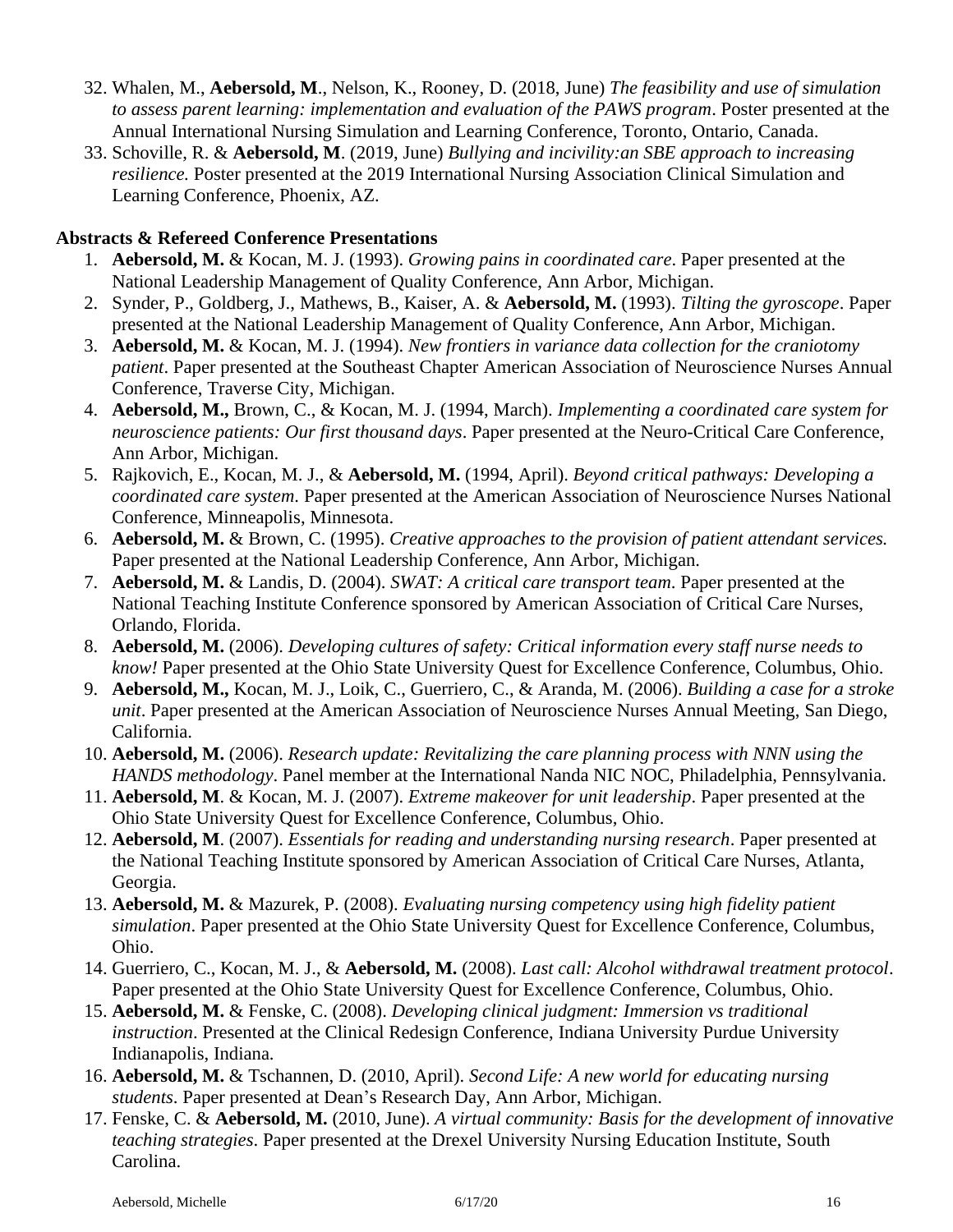- 18. Tschannen, D. & **Aebersold, M.** (2010, June). *Improving student critical thinking skills through a root cause analysis (RCA). Pilot project.* Paper presented at the Quality and Safety Education for Nurses National Forum, Denver, Colorado.
- 19. **Aebersold, M.** & Tschannen, D. (2010, June). *Second Life: A new world for educating nursing students*. Paper presented at the Quality and Safety Education for Nurses National Forum, Denver, Colorado.
- 20. **Aebersold, M.** & Kalisch, B. (2010, September). *Interruptions and multitasking.* Paper presented at the Congress for Advances in Nursing Science, Washington, D.C.
- 21. Tschannen, D. & **Aebersold, M.** (2010, October). *Second Life: Innovative simulation development making it real.* Paper presented at the International Academic Conference on Meaningful Play, East Lansing, Michigan.
- 22. **Aebersold, M.** & Tschannen, D. (2011, January). *Second Life: A new world for healthcare education*. Paper presented at the 11th International Meeting on Simulation in Health Care, New Orleans, Louisiana.
- 23. **Aebersold, M.** & Fenske, C. (2011, June). *Priority setting: Developing a sense of salience utilizing a virtual community*. Paper presented at the Drexel University Nursing Education Institute, Atlantic City, New Jersey.
- 24. Tschannen, D. & **Aebersold, M.** (2011, March). *Use of virtual simulations using Second Life to enhance student learning*. Paper presented at the 2011 Midwest Nursing Research Society Annual Research Conference, Columbus, Ohio.
- 25. **Aebersold, M.** & Tschannen, D. (2011, March). *Virtual reality simulations: An integrative pedagogy.* Paper presented at the 2011 Midwest Nursing Research Society Annual Research Conference, Columbus, Ohio.
- 26. Fenske, C. & **Aebersold, M.** (2011, June). *Integrative teaching: Using a virtual community to bridge the gap between classroom and clinical teaching*. Paper presented at the Drexel University Nursing Education Institute, Atlantic City, New Jersey.
- 27. **Aebersold, M.** & Tschannen, D., & Bathish, M. (2011, June). *Using virtual simulations to improve student performance*. Paper presented at the Drexel University Nursing Education Institute, Atlantic City, New Jersey.
- 28. **Aebersold, M.** & Tschannen, D. (2011, June). *Integrating the QSEN KSA's into senior level capstone courses*. Paper presented at the Quality and Safety Education for Nurses National Forum: Charting the Course, Milwaukee, Wisconsin.
- 29. **Aebersold, M.**, Fenske, C., & Cambridge, B. (2011, June). *Using a virtual community to facilitate the integration of the KSA's of patient centered care.* Paper presented at the Quality and Safety Education for Nurses National Forum: Charting the Course, Milwaukee, Wisconsin.
- 30. Tschannen, D. & **Aebersold, M.** (2011, June). *Simulation development for integration of the QSEN competencies*. Paper presented at the Quality and Safety Education for Nurses National Forum: Charting the Course, Milwaukee, Wisconsin.
- 31. Fenske, C., Gonzalez, L., & **Aebersold, M.** (2011, September). *Best practices teaching with virtual communities.* Paper presented at the National League for Nursing Summit, Orlando, Florida.
- 32. **Aebersold, M.** & Fenske, C. (2012, January). *Virtual communities: Contextualizing the simulation and lab experiences*. Paper presented at the International Meeting on Simulation in Healthcare, San Diego, California.
- 33. Tschannen, D. & **Aebersold, M.** (2012, April). *Development of simulations: A means for maximizing nurses' training and education*. Workshop presented at the 36th Annual Midwestern Research Conference, Dearborn, Michigan.
- 34. Lewis, C. & **Aebersold, M.** (2012, April). *Improvement of outcomes for pediatric posterior spinal fusion patients.* Paper presented at the 36<sup>th</sup> Annual Midwestern Research Conference, Dearborn, Michigan
- 35. Wilson, D., Talsma, A., Redman, R., & **Aebersold, M.** (2012, April). *The role of collective safety organizing behaviors in perceptions of patient safety culture.* Paper presented at the 36<sup>th</sup> Annual Midwestern Research Conference, Dearborn, Michigan.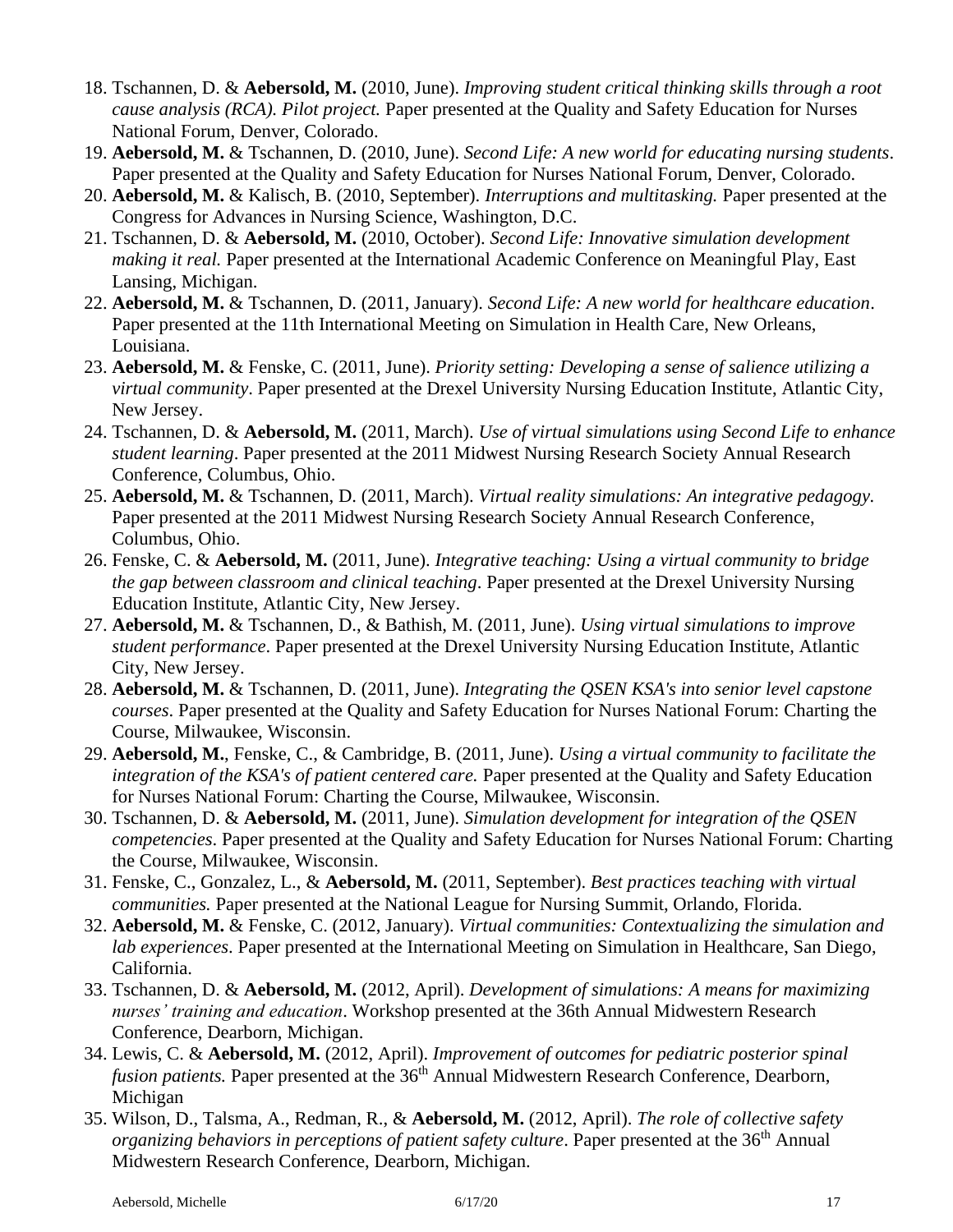- 36. **Aebersold, M.**, Tschannen, D. & Sculli, G. (2012, May). *Nursing crew resource management: Innovation in action*. Paper presentation at the Quality and Safety Education for Nurses Conference, Phoenix, Arizona.
- 37. **Aebersold, M.**, Fenske, C., & Gonzalez, L. (2012, June). *Using virtual communities as context for education*. Paper presentation at the 11<sup>th</sup> Annual International Nursing Simulation/Learning Resource Centers Conference, San Antonio, Texas.
- 38. **Aebersold, M.,** Tschannen, D., & Sculli, G. (2013, March). *Improving nursing student's communication skills through nursing crew resource management.* Paper presented at the 37th Annual Midwestern Research Conference, Chicago, Illinois.
- 39. **Aebersold, M.**, Tschannen, D., Brough, E., Potempa, K. & Haggerty, B. (2013, May). *Preparing the student for the clinical environment using innovative simulation methods.* Paper presented at International Council of Nurses' 25<sup>th</sup> Quadrennial Congress, Melbourne, Australia.
- 40. **Aebersold, M.,** Turkelson, C., & Fenske, C. (2013, June). *Integrating the INACSL standards of best practice into simulation center operations*. Paper presented at the 12<sup>th</sup> Annual International Nursing Simulation/Learning Resource Centers Conference, Las Vegas, Nevada.
- 41. Tschannen, D., Brough, L., & **Aebersold, M.** (2013, November). *An academic service partnership to achieve integration for improving patient outcomes*. Clinical symposium at Sigma Theta Tau International's 42nd Biennial Convention, Indianapolis, Indiana.
- 42. Tschannen, D., McClish, D., **Aebersold, M.**, & Rohde, J. (2014, March). *Improving nurse and physician communication through the implementation of a crew resource management (CRM) intervention*. Paper presentation at the 38<sup>th</sup> Midwest Nursing Research Society Annual Research Conference, St. Louis, Missouri.
- 43. Turkleson, C., **Aebersold, M.**, & Sculli, G. (2014, March) *Improving nursing communication skills in an intensive care unit using simulation and nursing crew resource management (NCRM) strategies*. Paper presentation at the 38<sup>th</sup> Midwest Nursing Research Society Annual Research Conference, St. Louis, Missouri.
- 44. **Aebersold, M.** & Lange, J. (2014, April). *A hands-on experience in simulation center design principles and application to practice*. Paper presented at Human Patient Simulation Network Conference (HSPN), Sarasota, Florida.
- 45. Villarruel, A. M. & **Aebersold, M**. (2014, June). *Avatars travel for free: Decreasing disparities in community access for training and capacity building*. Paper presented at 2014 HHS Teen Pregnancy Prevention Grantee Conference, Washington, D.C.
- 46. **Aebersold, M**., Lange, J., & Houston, M. (2014, June). *A hands-on experience in simulation center design principles and application to practice*. Workshop presented at the 13<sup>th</sup> Annual International Nursing Simulation/Learning Resource Centers Conference, Orlando, Florida.
- 47. **Aebersold, M**., Tschannen, D., & Villarruel, A. M. (2014, September). *The acceptability of training for evidence based interventions in a virtual environment.* Paper presented at the 2014 State of the Science Congress on Nursing Research, Washington, D.C.
- 48. Tschannen, D., **Aebersold, M**., Woloskie, S., & Devries, L. (2014, October). *Use of online modules and video simulation in annual nursing staff competency blitz.* Paper presented at the 2014 Online Learning Consortium International Conference, Orlando, Florida.
- 49. **Aebersold, M**. & Tschannen, D. (2014, October). *Using blogs to improve student engagement and learning.* Paper presented at the 2014 Online Learning Consortium International Conference, Orlando, Florida.
- 50. Lange, J., Houston, M., & **Aebersold, M**. (2015, February). *Understanding the planning and design of simulated interdisciplinary health science education environment*. Paper presented at the Human Patient Simulation Network World 2016, Tampa, Florida.
- 51. **Aebersold, M**. & Tschannen, D. (2015, May). *Using virtual environments to teach quality and safety concepts.* Paper presented at the 2015 Quality and Safety Education for Nursing National Forum, San Diego, California.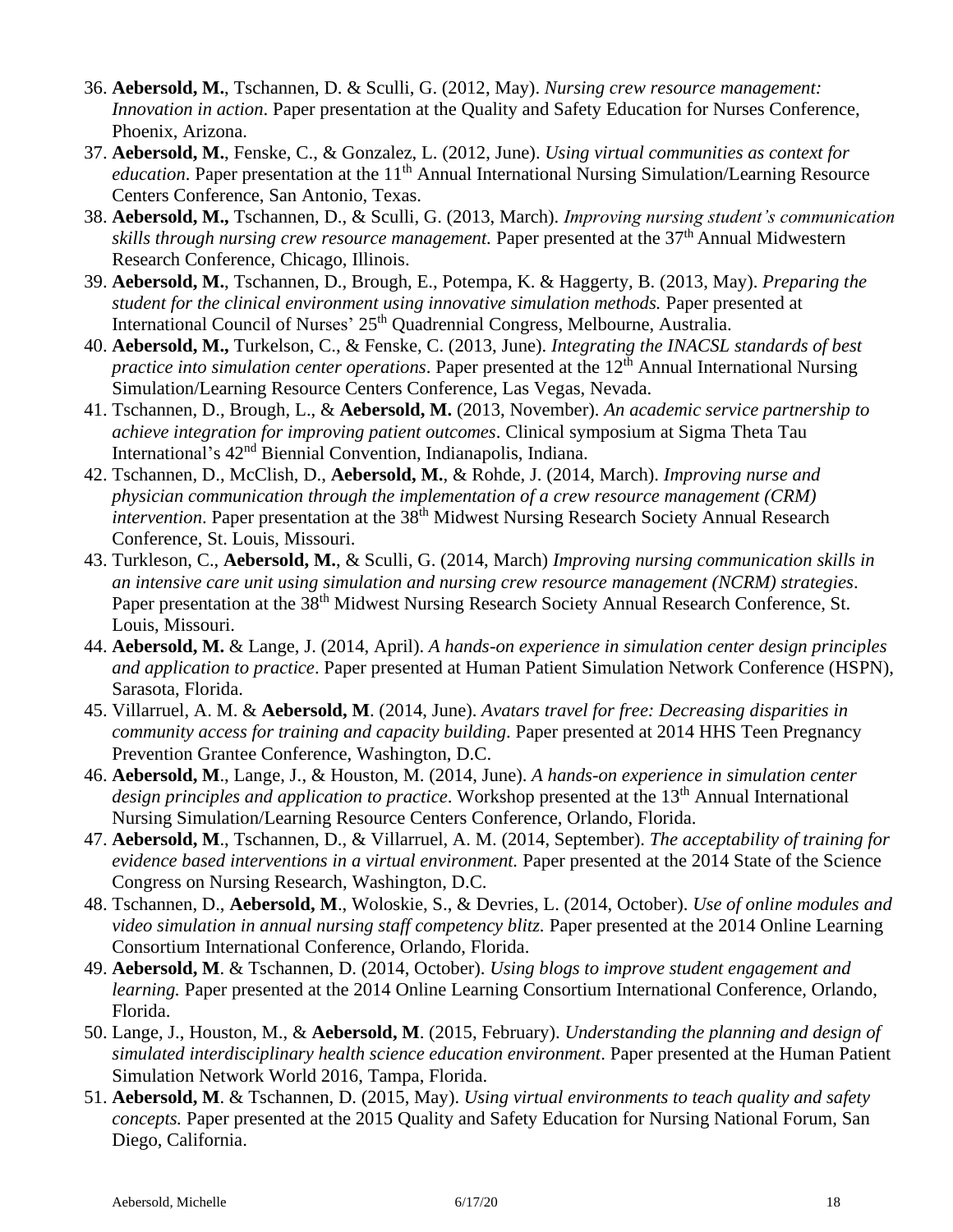- 52. Tschannen, D., **Aebersold, M**., Yaksich, J., & Villarruel, A. (2016, March). *Virtual training as good as face-to-face: Implementation post-virtual training in Second Life.* Paper presented at the 2016 40<sup>th</sup> Annual Research Conference of the Midwestern Nursing Research Association, Milwaukee, Wisconsin.
- 53. Kardong-Edgren, S. & **Aebersold, M.** (2016, June). *INACSL research fellowship*. Workshop presented at the 15<sup>th</sup> Annual International Nursing Simulation and Learning Conference, Grapevine, Texas.
- 54. **Aebersold, M.**, Graham, L., Paige, J., Sittner, B., & Thompson, W. (2016, June). *Integrating the INACSL standards of best practice into your simulation practice.* Workshop presented at 15<sup>th</sup> Annual International Nursing Simulation and Learning Conference, Grapevine, Texas.
- 55. Lang, J., **Aebersold, M.**, & Houston, M. (2016, June). *Experiential learning trends in space design*. Workshop presented at 15<sup>th</sup> Annual International Nursing Simulation and Learning Conference, Grapevine, Texas.
- 56. Kardong-Edgren, S. & **Aebersold, M.** (2016, June). *Applying lessons from the American Academy of Nursing Leadership workshop to simulation*. Paper presented at 15<sup>th</sup> Annual International Nursing Simulation and Learning Conference, Grapevine, Texas.
- 57. Sittner, B., **Aebersold, M.**, Graham, L., Paige, J., & Thompson, W. (2016, June). *Revisions to the INACSL standards of best practice*. Paper presented at 15<sup>th</sup> Annual International Nursing Simulation and Learning Conference, Grapevine, Texas.
- 58. Lange, J., Houston, M. & **Aebersold, M**. (2017, March). *Designing the process and space of interdisciplinary environments*. Paper presented at Human Patient Simulation Network World 2017, Ponte Vedra Beach, Florida.
- 59. **Aebersold, M**. & Nelson, K. (2017, June). *Breaking bad news: using simulation to improve pediatric nurse practitioner student skills in this difficult conversation.* Paper presented at the 16<sup>th</sup> Annual International Nursing Simulation and Learning Conference, Washington, D.C.
- 60. Turkelson, C., Dubert, C., Kardong-Edgren, S., **Aebersold, M**., Mariana, B., Badowski, D., & Rossler, K., (2017, June). *The INACSL Research fellowship: learning how to be a grant writer.* Paper presented at the 16<sup>th</sup> Annual International Nursing Simulation and Learning Conference, Washington, D.C.
- 61. Paige, J., Sittner, B., Thomson, W., Graham, L., **Aebersold, M**., & Leighton, (2017, June). *Hear ye! Hear ye! Learn all about the 2016 edition of the INACSL Standards of Best Practice: Simulation.* Paper presented at the 16<sup>th</sup> Annual International Nursing Simulation and Learning Conference, Washington, D.C.
- 62. Hart, A. L., Munz, S., Fischer, D., **Aebersold, M**., Kurz, D., Cherera, L., Mullan, P. (March, 2018). *Assessing interprofessional teamwork skills with an acute care simulation about goals and values.* Paper presented at the 2018 National Academies of Practice Annual Meeting and Forum, Atlanta, Georgia.
- 63. Shuman, C., Liu, X., Banaszak-Holl, J., **Aebersold, M**., Tschannen, D., & Titler, M. (April, 2018). *Fostering climates for implementation: The influence of unit leadership on unit climates for EBP implementation in acute care.* Midwest Nursing Research Society (MNRS) 2018 Annual Meeting, Cleveland, Ohio.
- 64. Liang, C., Start, C., Boley, H., Kamat, V., Menassa, C., & **Aebersold, M**. (October, 2018). An augmented reality environment for enhancing clinical training experience: stroke assessment simulation. Paper presented at Meaningful Play, East Lansing, MI.
- 65. **Aebersold, M**. & Aebersold, C. (January, 2019). *Harnessing the power of Kotter's change model to implement your simulations*. Workshop presented at the 19<sup>th</sup> International Meeting on Simulation in Healthcare, San Antonia, TX.
- 66. Hayes, C., Piehl, A., Fore, A., Rooney, D., & **Aebersold, M.** (January, 2019). *Pilot simulation training program for cumulative quantification of blood loss (qbl) for recognition and prevention of obstetric hemorrhage.* Paper presented at the 19<sup>th</sup> International Meeting on Simulation in Healthcare. San Antonia, TX.
- 67. **Aebersold, M**. (May, 2019). *Implementing your simulation program using Kotter's eight stages of change*. Paper presented at the 11<sup>th</sup> Annual International Pediatric Simulation Symposia and Workshops, Toronto, CA.